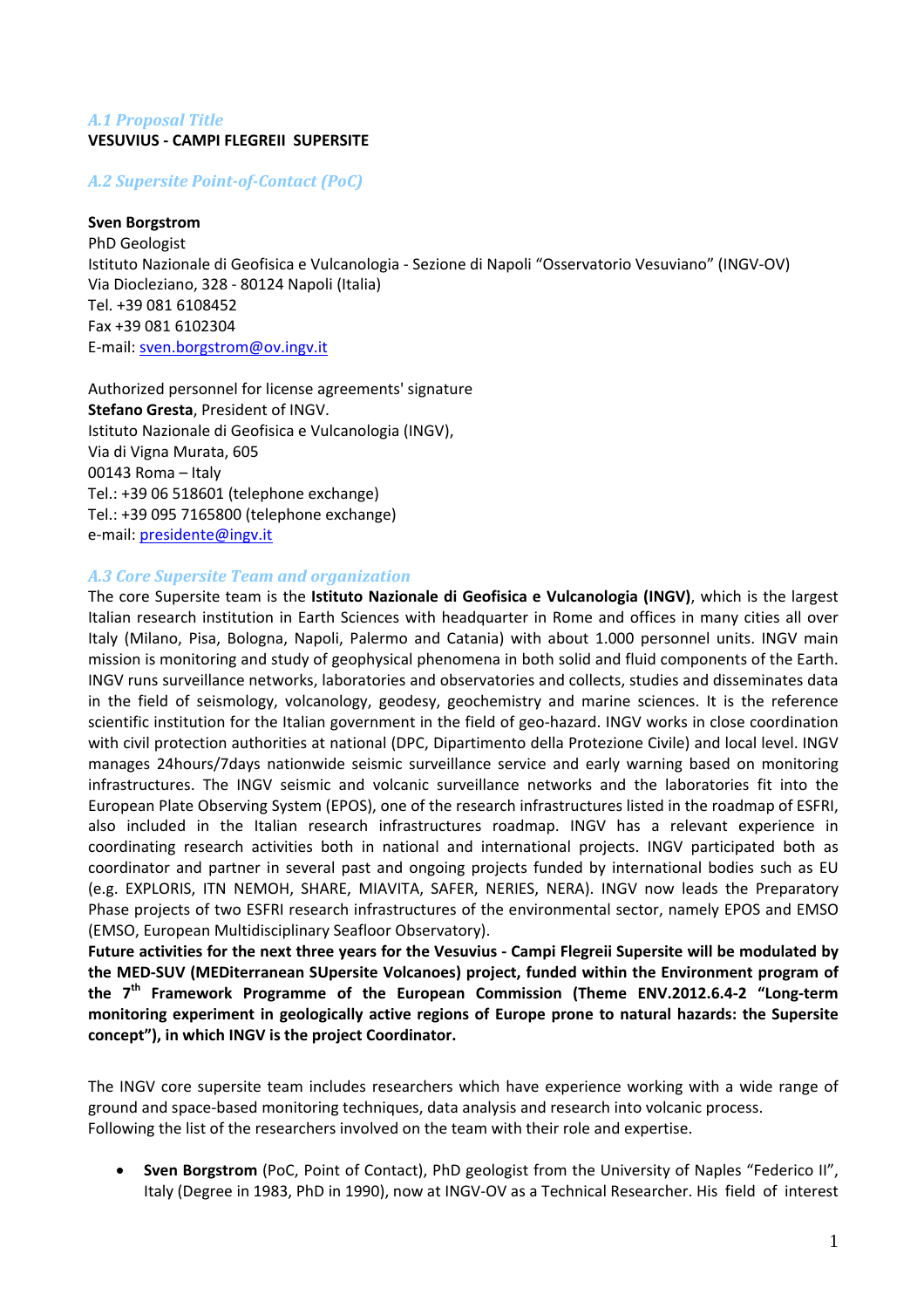is in SAR Interferometry since 2002, where he worked/works also jointly with other Italian and international institutions (IREA‐CNR, TUDelft, ESA, DLR) on SAR data processing, interpretation and integration with classical geodetic data for ground deformation studies in active volcanic areas. Responsible of WPs/Tasks in national and international projects (e.g. MINERVA ESA‐DUP, GLOBVOLCANO ESA‐DUE). Author of more than 60 papers on national, international and peer‐ reviewed journals**.** 

- **Giuseppe Puglisi** is a Director of Research and Leader of the "Ground Deformation" unit of the INGV Section of Catania, Osservatorio Etneo. His research activity has concerned investigation in the dynamics of the volcanic and surrounding areas by geodetic techniques, mainly GPS and SAR interferometry. He also deals with researches working on ground deformation data inversion mainly using numerical optimization techniques. He is the coordinator of the EC‐FP7 Project entitled Mediterranean Supersite Volcanoes (MED‐SUV).
- **Francesco Guglielmino** is a Researcher at the INGV Section of Catania, Osservatorio Etneo. Since 2001, he has been developing research activity on deformation studies to achieve better knowledge of dynamic processes in tectonic and volcanic areas. He works on: acquisition, processing and analysis of InSAR data to monitor large-scale and small-scale ground deformations; modelling of ground deformation in volcanic and tectonic areas; inversion of intrusive processes and magma storage at depth. He also deals with development of new techniques to integrate geodetic data with information derived for EO InSAR processing.
- **Salvatore Stramondo** Laurea degree (M.S.) in electronic engineering in 1996, Ph.D. in Geoinformation in 2007; he joined the INGV in 1997 where he is currently Senior Researcher. Since 2004 he is Adjunct Professor at the University of Calabria, Italy. He was Invited Researcher at the CNR‐IRECE (Naples, Italy), IPGP (Paris, France), JPL (Pasadena, CA), IIT (Bombay, India). He is author of 70 international papers, several contributions to National and International conferences and some book chapters. He is actually the PI of APhoRISM - Advanced PRocedures for volcanic and Seismic Monitoring and MIUR "Progetto Premiale INGV Studio multidisciplinare della fase di preparazione di un terremoto"; WP Leader and task leader in National (MIUR PRIN 2009; Abruzzi Project; PON Calabria) and International (FP7 MarSite; FP7 SAFER) projects, and chair of the Satellite Information Data WG8 of EPOS European Project. Since 2009 he is Editor of Remote Sensing journal and Associate Editor of IEEE GRS Letters and International Journal of Applied Earth Observation and Geoinformation. He is Senior Member of IEEE.
- **Maria Fabrizia Buongiorno i**s researcher Manager at INGV. At INGV, she is the leader of the Remote Sensing Unit at CNT and coordinator of INGV Remote Sensing Activities. She is an expert in the remote sensing field. In 2005‐2007 she coordinated the Earthquake and Volcanoes application platform in the European Community Project FP6 EURORISK-PREVIEW, in 2009-2011 European Community Project FP7 SAFER, European Community Project FP7‐MIA‐VITA. At national level, she coordinated the Italian Pilot project ASI‐SRV funded by Italian Space Agency.

Other INGV researchers involved in the Supersite activities are:

• **V. Siniscalchi, P. De Martino, C. Del Gaudio, C. Ricco, G. Berrino, G. Macedonio, G. Chiodini, F. Bianco, L. D'Auria, F. Giudicepietro, R. Peluso, M. Musacchio, M. Silvestri, C. Bignami.**

The list includes researchers not only from the "Osservatorio Vesuviano" INGV‐Naples section, with a strong expertise in SAR and optical data processing, geodetical (e.g. GPS, optical levelling, titlmetry, etc.), seismological and geochemical methodologies, data integration and interpretation, modelling.

# *A.4 Other Supersite Research Teams*

The supersite Point of Contact will coordinate interaction with other research teams, and in particular with the participants of the consortium of the European Commission funded by MED-SUV (MEDiterranean SUpersite Volcanoes) project. The project addresses a call in the Environment program of the 7th Framework Programme of the European Commission ("ENV.2012.6.4-2: Long-term monitoring experiment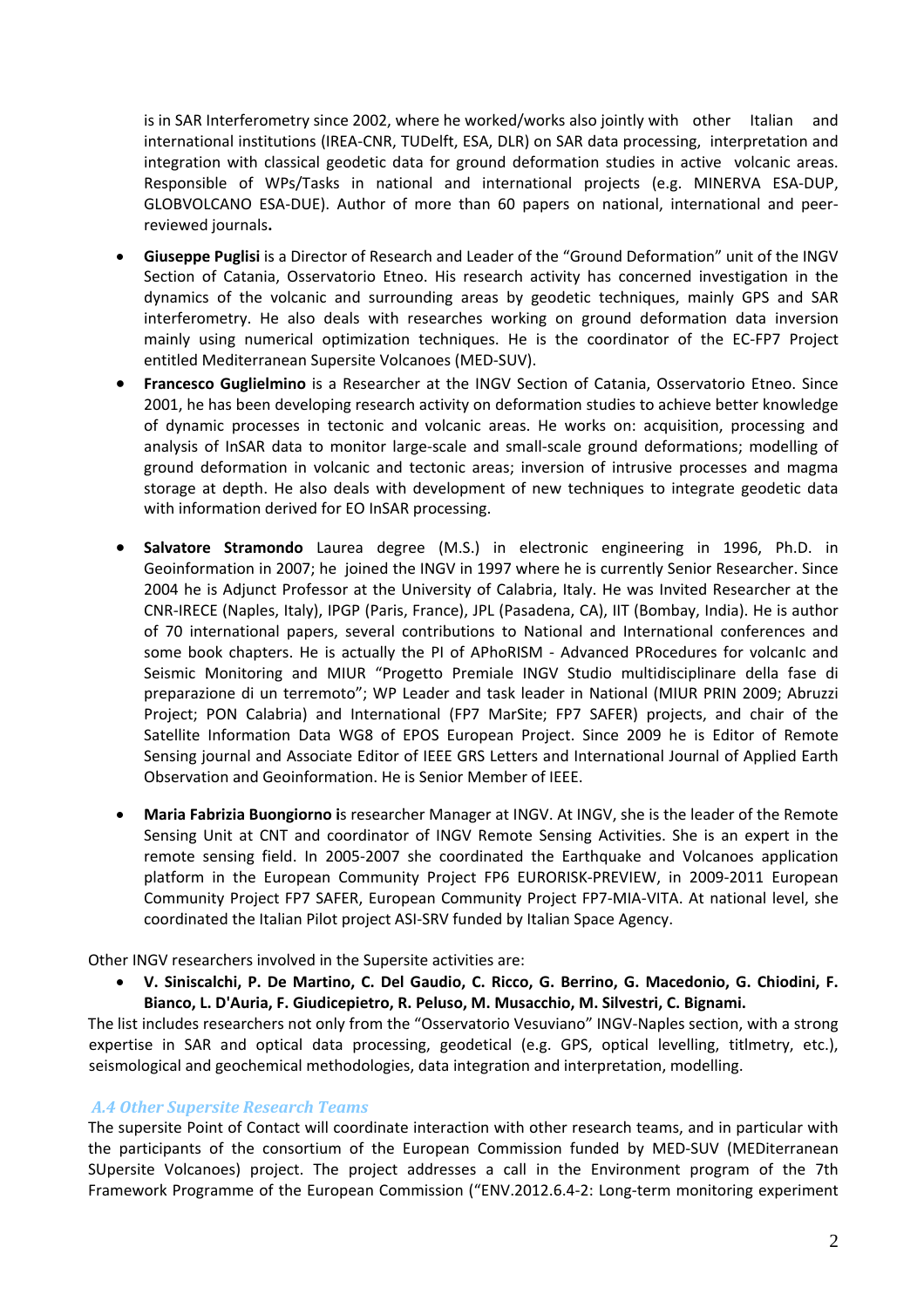in geologically active regions of Europe prone to natural hazards: the Supersite concepts"). The consortium is formed by 20 leading academic and research institutions and 4 SMEs from 10 countries, which will implement a long‐term monitoring experiment aimed at fitting the rationale of the "Supersite" initiative to a large geographical key region prone to hazards including Mt. Etna.

Following the institutions involved in MED-SUV project and the names of the most relevant persons involved in the project activities.

The **Consiglio Nazionale delle Ricerche (CNR)** is the main public research entity in Italy, which is organized in more than 100 Institutes grouped in 11 Departments. The Institute for Electromagnetic Sensing of the Environment (CNR‐IREA) and the Institute of Atmospheric Pollution Research (CNR‐IIA) are involved in MED‐ SUV project. CNR‐IREA incorporates a Microwave Remote Sensing Group that is active since 1987. Their main research interest is Differential SAR interferometry (DInSAR), with two main goals: (a) development of tools to detect and monitor Earth surface deformations and (b) demonstration of applicability of the proposed techniques in real scenarios. CNR‐IREA has a high level expertise in scientific SAR and DInSAR algorithm development and large experience in scientific software development. IREA has also implemented its DInSAR processing chain into the G-POD and GENESI-DEC framework of ESA, allowing to process automatically satellite data. It has also been involved in a number of National and International Project in the SAR related field, as coordinator or participant. CNR‐IIA attends the project with the Earth and Space Science Informatics Laboratory (ESSI‐Lab) whose main research topics are relevant to the application of information science and technologies to manage, harmonize, and share Earth & Space Science resources and develop Spatial Information Infrastructures. The research interests of the group are inherent the study of atmospheric pollution in urban and industrial areas, the development of global and regional atmospheric modelling and the treatment of geospatial information. These activities are also pursued as member of the OGC (Open Geospatial Consortium), IEEE ICEO, GEO SIF, as well as an affiliated organization to the US UCAR (University Corporation for Atmospheric Research).

Key personnel involved: Dr. **A. Pepe**, Research Scientist with CNR‐IREA, in the DInSAR field. Dr. **M. Manzo**, Research Scientist with CNR‐IREA, DInSAR data processing and applications for the monitoring of surface displacements. Dr. **G. Solaro** and Dr. **P. Tizzani**, CNR‐IREA Research Scientists, processing SAR data acquired by the C‐ and X‐ band sensors, and integration of geophysical numerical modelling of volcanic sources. Dr. **S. Nativi**, Research Scientist with CNR‐IIA, coordinator of the Earth and Space Science Informatics Laboratory of CNR-IIA, member of the GEOSS Infrastructure Implementation Board (IIB), co-chair of the GEO Science & Technology Committee, and coordinator of the CNR Inter‐departmental project GIIDA. Dr. **P. Mazzetti**, researcher at CNR‐IIA, design and development of infrastructures and services for geo‐spatial data sharing in the context of national, European (FP7) and global initiatives, member of the 2011 GEOSS Evaluation Team. Dr. **L. Bigagli**, researcher at CNR, ICT applications for geographic information management, addressing the gap between the scientific community and the society/decision makers.

**AMRA S.c.a r.l.** is an entirely public, no‐profit company, established in 2005 as a result of an EU funded project. The leading partner of AMRA is the University of Naples "Federico II", the other partners being four public Universities, CNR, INGV and the "Anton Dohrn" Zoological Station. AMRA operates in the fields of natural and anthropogenic risk assessment and mitigation, with early warning methods for natural hazards and quantitative probabilistic multi‐risk assessment as its core activities. AMRA, the owner of the ISNET EEW network installed in Irpinia, works in close partnership with the National Department of Civil Protection. AMRA, currently involved in several FP7 Projects, is now coordinating the REAKT (Towards real‐ time earthquake risk reduction) and the CLUVA (CLimate change and Urban Vulnerability in Africa) projects. Among the others, it is partner of the following projects: SYNER‐G (Systemic Seismic Vulnerability and Risk Analysis for Buildings, Lifeline Networks and Infrastructures Safety Gain); SAFELAND (Living with Landslide Risk in Europe); GEISER (Geothermal Engineering Integrating Mitigation of Induced Seismicity in Reservoirs); MATRIX (New Multi‐HAzard and MulTi‐RIsK Assessment MethodS for Europe); NERA (Network of European Research Infrastructures for Earthquake Risk Assessment and Mitigation).

Key personnel involved: Prof. **R. Moretti**, Department of Civil Engineering of the Second University of Naples and associate researcher at INGV‐OV.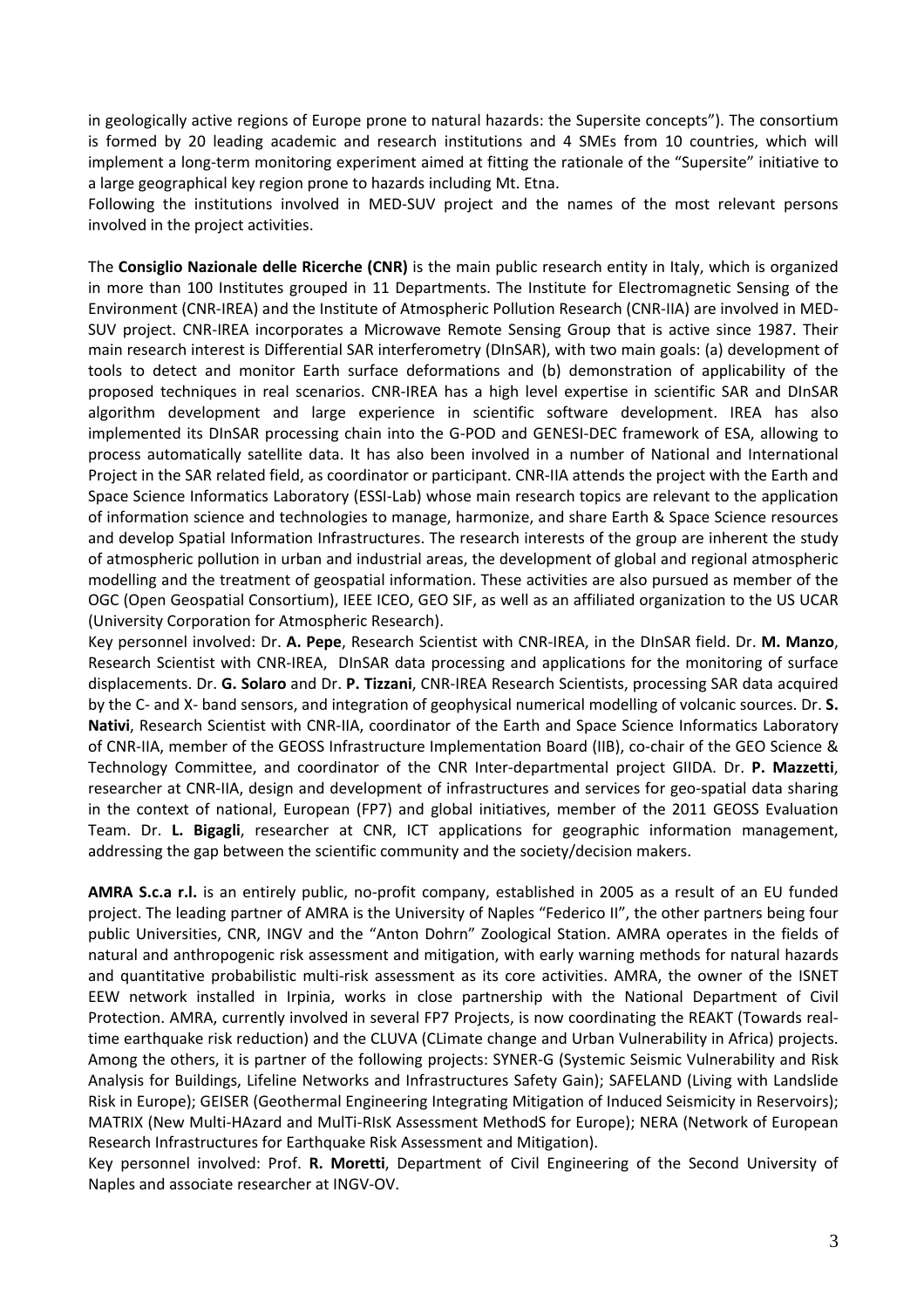The **Italian Civil Protection Department (Dipartimento della Protezione Civile, DPC)** of the Presidency of the Council of Ministers (http://www.protezionecivile.it) is the focal point of the Civil Protection National System, which includes Research Institutes, Private Companies, Volunteers and all Italian operative Forces. The main activities are: (a) forecasting, in order to analyse causes of disaster events, to identify risks and detect risky areas; (b) prevention, to reduce disaster damages; (c) assistance, to ensure elementary aid to the population and (d) management and overcoming of the emergency situations. DPC is involved in many National and International activities related to the evaluation and mitigation of natural risks and crises management (i.e. volcanic, earthquake, landslide).

Key personnel involved: Dr. **V. Bosi**, DPC team Leader.

**DLR** is the German Aerospace Center. Its extensive research and development work in Aeronautics, Space, Transportation and Energy is integrated into national and international cooperative ventures. The Earth Observation Centre (EOC) at DLR consists of the German Remote Sensing Data Centre (DFD) and the Remote Sensing Technology Institute (IMF) and it is the centre of competence for earth observation in Germany. The IMF is focused mainly on developing sensor‐specific algorithms and methodologies, whereas DFD concentrates on developing user-oriented products and services. IMF scientists have been involved in SAR data processing since the early days of SEASAT, the first SAR satellite launched by NASA in 1978. They have had and continue to play leading roles in all civil German SAR missions (SIR‐C/X‐SAR in 1994, SRTM in 2000, TerraSAR‐X in 2007 and TanDEM‐X in 2010) and they accompanied ESA in all European SAR missions. The SAR Signal Processing Department (IMF‐SV) at IMF is involved in MED‐SUV project. They carry out research on data from spaceborne and airborne SAR instruments, developing algorithms and software for the focusing and interferometric processing of SAR signals. They develop and operate generic, interferometric and D‐InSAR processors for purposes such as deriving digital elevation models and determining the rates of ground deformation.

Key personnel involved: Dr. **M. Eineder**, Head of the SAR Signal Processing Department at IMF and Dr. **C. Minet** expert in SAR processing for ground deformation monitoring.

**Ludwig‐Maximilians‐University (LMU)** is one of only three universities that achieved elite status in the first round of the German Excellence Initiative. The volcanology group has 6 permanent staff members, 2 junior professors, 5 PostDocs and 9 PhD students. It has a strong background in field and experimental volcanology. Instrumentation includes shock tubes for decompression experiments, rock characterisation and grain-size analysis, rheology, thermal analysis, geochemistry, petrology, high-speed filming, highperformance computer facilities. LMU involvement in EU-projects consists in the ITN participation (FP6: 12 RTNs, 5 as coordinator; FP7: 9 ITNs, 2 as coordinator). The volcanology group was involved in EXPLODE, MULTIMO and Volcano Dynamics and is part of the ongoing networks MeMoVolc, NEMOH (both FP7 ITNs) and VUELCO (FP7 Cooperation).

Key personnel involved: Prof. **D. Dingwell**, Chair of Mineralogy and Petrology, Research Professor of Experimental Volcanology, and Director of Earth and Environment Department. Dr. **U. Kueppers**, geologist specialised in experimental volcanology.

**GFZ** was founded in 1992 as the national research institution for geosciences in Germany and is ab initio member of the Helmholtz Association of National Research Centres. With currently more than 1.100 staff, GFZ combines all solid earth science fields including geodesy, geology, geophysics, mineralogy, palaeontology and geochemistry in a multidisciplinary scientific and technical environment. Research is accomplished using a broad spectrum of methods, such as in‐situ monitoring and observations, satellite geodesy and remote sensing, deep geophysical sounding, scientific drilling and the experimental and numerical modelling of geo‐processes. In order to provide its activities around the globe and in space, GFZ maintains massive scientific infrastructure and platforms, including observatories, a modular Earth science infrastructure, the home base of the International Continental Scientific Drilling Programme (ICDP) with the Operational Support Group, the novel drilling InnovaRig and the Centre for GeoInformation Technology CEGIT, to mention the most relevant for MED‐SUV project.

In 2012 a BubbleLab will start its activity, allowing the simulation of earthquake waves and their effect on various types of fluid reservoirs. GFZ has a relevant experience in coordinating and participating into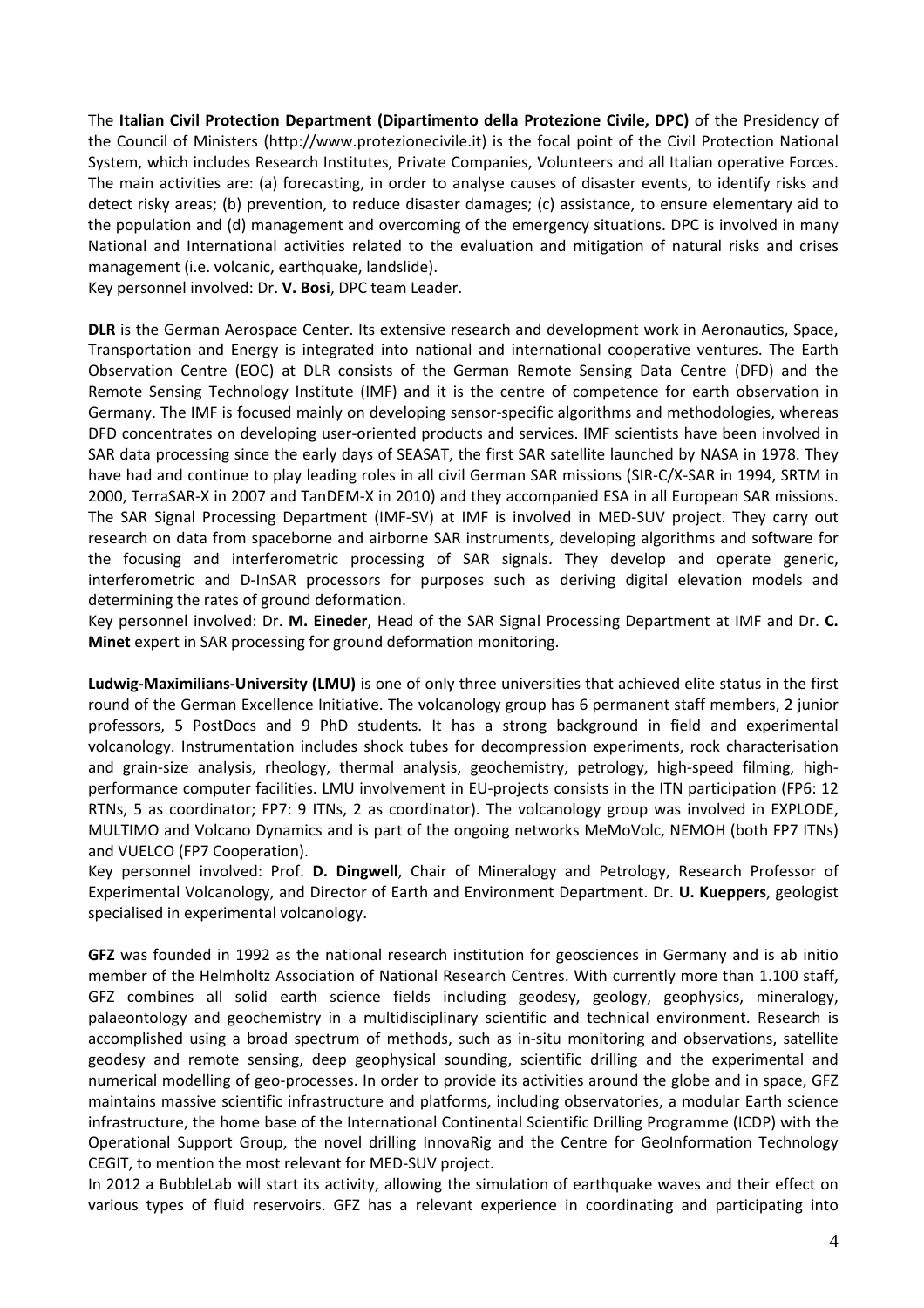international projects, e.g. TRIDEC, Collaborative, Complex and Critical Decision‐Support in Evolving Crises (FP7); GEISER, Geothermal Energy Integrating Mitigation of Induced Seismicity in Reservoirs (FP7); CO2CARE, CO2 Site Closure Assessment Research (FP7); GITEWS German Indonesian Tsunami Early Warning System Project; SAFER, Seismic Early Warning for Europe (FP6); SHARE, Seismic hazard harmonization in Europe (FP7); MATRIX, New Multi‐Hazard and Multi‐Risk Assessment Methods for Europe (FP7); REAKT, Strategies and Tools for Real Earthquake Risk Reduction (FP7).

Key personnel involved: Dr. **H. Woith**, earthquake hydrogeology and monitoring of thermal waters. Dr. **T.R. Walter**, Head of the Research Group "VolcanoTectonics". Dr. **E. Rivalta**, physical modelling of magma‐filled dikes and hydrofractures, general physical modelling of volcanic processes.

The **University of Durham**, in the United Kingdom, was founded in 1832. It has over 15.000 undergraduate and postgraduate students (3.500 postgraduates and 1.900 international students from over 120 countries) and employs over 3.000 staff. Its academic teaching and research programmes are delivered through departments organised within three faculties: Arts and Humanities, Science, and Social Sciences and Health. Durham University is one of the UK's leading research universities and has been successfully involved, both as partner and coordinator, in a large number of Framework Programme projects and networks.

The University is engaged in several aspects of activity such as high‐quality teaching and learning, advanced research and partnership with business, regional and community partnerships and initiatives. The University's strategy is directed at creating the future through internationally recognised research, scholarship and learning within a distinctive collegiate environment.

Key personnel involved: Dr. **G.R. Foulger**, seismic tomography.

**University of Bristol (UNIBRIS).** With about 16.000 full‐time students and more than 5.000 staff, the University organises its academic activities in 34 departments and 15 research centres arranged in six faculties. League tables generally place Bristol within the top ten universities in the United Kingdom and within the top 30 in the world. The School of Earth Sciences was ranked in the top 5 UK Earth and Environmental Sciences for research by the HEFCE in 2008. The school includes five research groups covering the spread of Earth Sciences topics. The Volcanology group is a global leader in the area of field and laboratory investigations of active and young volcanoes, theory development and modelling. All group members are associated with the Cabot Institute, a world‐class multidisciplinary institute for research on all aspects of global environmental change, from basic science and social science to technological and policy solutions. It brings together some of Bristol's most outstanding research - in natural hazards and risk, Bayesian statistics, uncertainty and decision-making, climate modelling, poverty, global insecurities and governance, and systems engineering.

Key personnel involved: Dr. **J. Gottsmann** currently holds a Royal Society University Research Fellowship, senior lecturer at the School of Earth Sciences.

### **Centre national de la recherche scientifique (CNRS) [IPGP, ISTO, ISTERRE, ENS].**

**IPGP (Institut de Physique du Globe de Paris)** will be leader of the French consortium in MED‐SUV project. IPGP is a mixed research Unit (UMR7154) of CNRS and Paris Diderot University. It hosts 330 permanent researchers, engineers and technicians, 65 on contracts, and 90 doctorate students. Scientists are grouped in 13 research teams working in various fields of Earth and Planetary Sciences. Three of those teams have strong international expertise in geophysics, field and physical volcanology, gas geochemistry and remote sensing, magma petrology and geochemistry, and numerical/ analogue modelling of geological fluid dynamics. IPGP is the Institute responsible for monitoring French active volcanoes and shares the management of Montserrat Volcano Observatory.

Key personnel involved: Dr. **P. Allard**, Director of research in French CNRS, attached to IPGP. Dr. **F. Beauducel**, geophysicist (equivalent Professor) at the IPGP, Volcanol. And Seismol. Observatories Department.

**ISTO (Institut des Sciences de la Terre d'Orléans)** is a mixed research Unit (UMR7327) of CNRS, Orléans University and BRGM. It hosts 70 permanent researchers, engineers and technicians, 35 doctorate students and 15 postdoc. Scientists are grouped in 4 research teams working in various fields of Earth and Planetary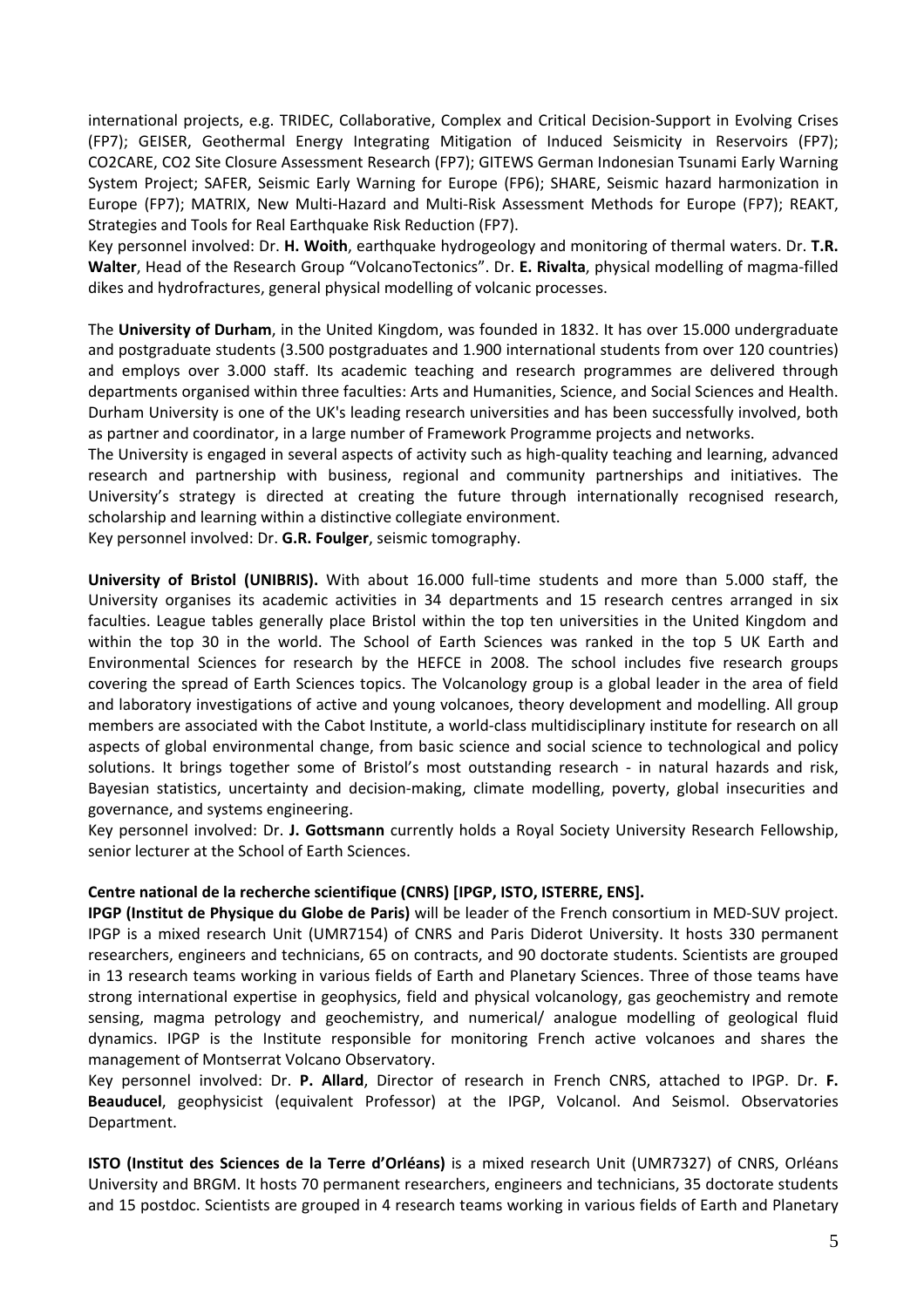Sciences. One of those teams is involved in volcanology studies, with strong international expertise in experimental petrology aimed at defining pre‐eruptive conditions, volatile solubility, physical properties of magmas.

Key personnel involved: Dr. **B. Scaillet**, Director of research at French CNRS, unravelling of magmatic and volcanic processes. Dr. **M. Pichavant**, Director of research at French CNRS, experimental petrology.

**ISTerre (Institut des Sciences de la Terre)** is a laboratory dedicated to Earth and Environmental Sciences. It was created in 2010 by merging LGIT and LGCA. It belongs to the CNRS (National Centre for Scientific Research), the University "Joseph Fourier" in Grenoble (UJF), the Université de Savoie in Chambery (UdS), to IRD and LCPC. It hosts about 250 people, including 92 academics, 50 technical and administration staffs, 19 postdocs and 90 Ph.D. students. The annual budget is 4.9 M€ (without salaries for permanent staff and academics). 55% of this budget comes from contracts, and 16% from the CNRS. 10% of the budget is dedicated to observation activities. ISTerre hosts 9 research groups covering the major fields in following disciplines: Seismic cycle and transitory movements, Geochemistry 4D, Geodynamo, Volcanoes geophysics, Faults mechanics, Mineralogy and environments, Waves and structures, Tectonics reliefs and basins, and Seismic Risks. The laboratory has produced 836 articles in international journals between 2005 and 2009 (162 per year on average), including 24 in journals with Impact Factor > 5. As a member of the OSUG (Observatoire des Sciences de l'Université de Grenoble), ISTerre is responsible for a number of national facilities for permanent (OMIV, RAP, RENAG, RENASS, RLBP) and mobile (SISMOB) observations in geophysics and data centers (FOSFORE, RAP). It is involved in research infrastructures for European seismology (NERIES, RESIF which is part of EPOS). ISTerre scientists have close connections with beamlines at synchrotron and neutron facilities in Grenoble (ESRF and ILL), Paris (SOLEIL) and abroad.

Key personnel involved: Dr. **V. Pinel**, researcher at IRD, is specialized in mechanical modelling of magmatic systems (magma storage and transport through the crust and volcanic edifice behaviour) and expert of deformation studies using SAR data. Prof. **J. Vandemeulebrouck**, associate professor at Université de Savoie, is an expert on the physics and imagery of hydrothermal systems.

**Ecole Normale Supérieure (ENS).** The Laboratoire de Géologie (http://www.geologie.ens.fr) is specialized in the study of the Earth deformation at all ranges of timescale, from second (seismology) to million years (mantle rheology). One of its research axes is Earth dynamics and earthquakes. The laboratory has worked and is working on the several large earthquakes that occurred in the last decades and in particular the three giant earthquakes of Sumatra (2004), Chile (2010) and Japan (2011), with particular focus on ground deformations observed with GPS and SAR interferometry. The laboratory is involved in field GPS monitoring with campaign and permanent GPS in Chile, Indonesia, Greece, Bulgaria, Guatemala. It has a leading position in two observatories, the Laboratoire International Associé "Montessus de Ballore" (https://www.lia‐mb.net/) in Chile and the Corinth Rift Laboratory (http://crlab.eu) in Greece. It is also one of the leading institutions in the GPSCOPE project (http://gpscope.fr and https://gpscope.dt.insu.cnrs.fr) which is a national initiative gathering various CNRS laboratories involved in Geophysical GPS. ENS participates in various national and international R&D projects, in collaboration with several research institutions, in particular in the countries where ENS installed sensors in the field. The Ecole Normale Supérieure has participated and currently participates into several EU projects relevant to the hazard theme (EU projects CORSEIS, AEGIS, ASSEM, 3HAZ, SISCOR, REAKT for Greece, ANR projects for Chile and Indonesia).

Key personnel involved: Dr. **P. Briole**, senior CNRS researcher, is expert in geodesy and remote sensing applied to volcanoes and seismic zones.

**Bureau de Recherches Géologiques et Minières (BRGM).** BRGM is a French public institution providing R&D and expertise for public policies, decision making and citizen information in different fields of the Earth Sciences. Activities at BRGM cover areas such as observation, mapping and databases, development and modelling for surface and subsurface processes, natural risks evaluation, management and mitigation and the protection of the environment. BRGM also provides support for EU policies in partnership with other geological surveys (EuroGeoSurveys). The Risks division (RIS), which will be involved in the MED‐SUV project, features teams of renowned international experience in the fields of geotechnical, earthquake,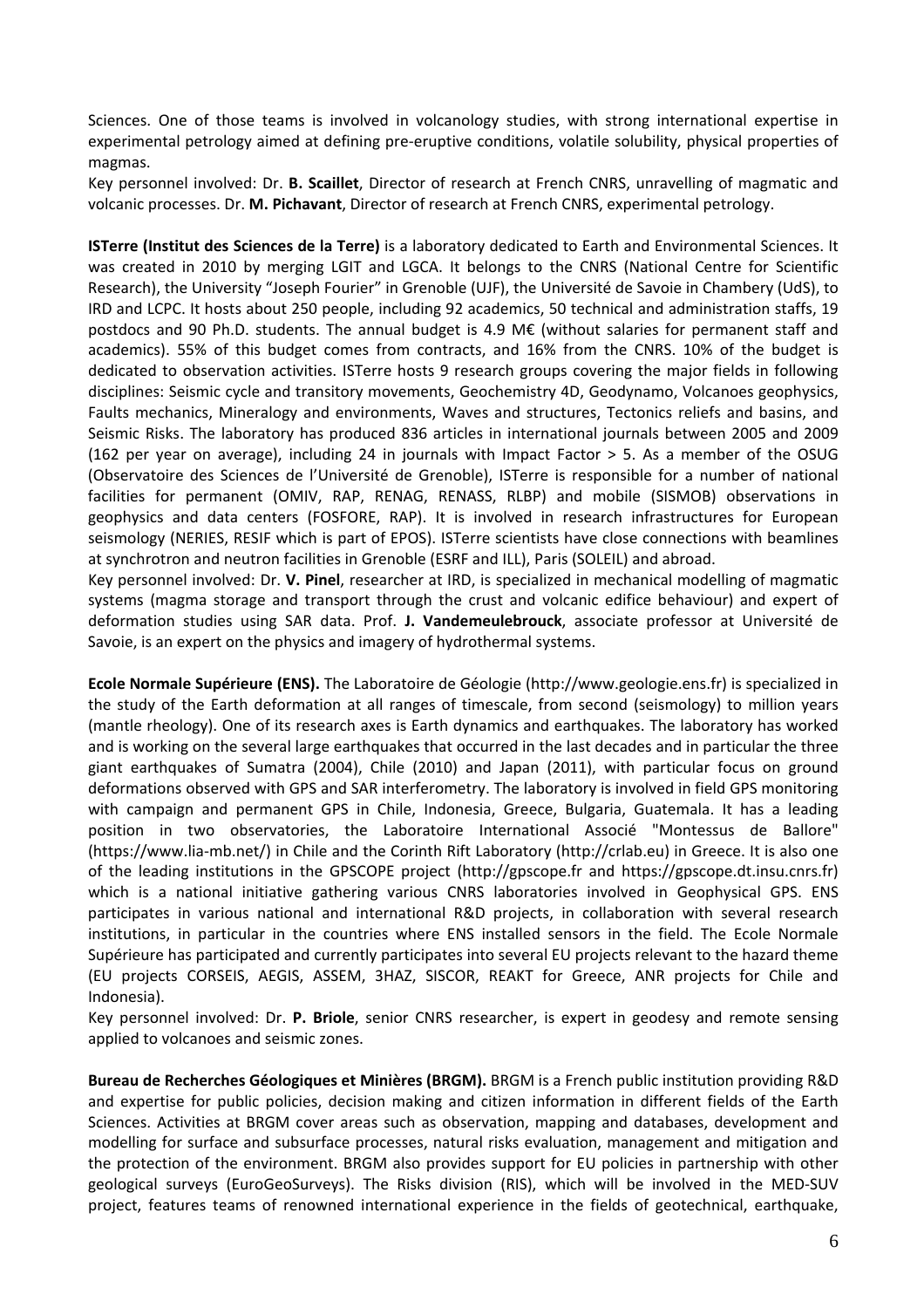landslide, coastal and structural engineering, emergency management with activities related to geophysical monitoring, numerical modelling, natural hazards evaluation, vulnerability assessment and risk mitigation. BRGM has coordinated or contributed to many EC research projects in risk and vulnerability evaluation fields, including MIAVITA on volcanic risk management and many others like RISK‐BASE, LESSLOSS, ORCHESTRA (FP6); ENSURE, SHARE, SAFELAND, PERPETUATE, SYNER‐G, MATRIX, ENVISION, REAKT, EuroGEOSS (FP7).

Key personnel involved: Dr. **M. De Michele**, researcher in remote sensing. **A. Vagner**, Specialist in Systems and Automation Engineering, she is currently involved as Project manager of FP7 MIAVITA and works on technical activities related to vulnerability assessment (ENSURE, SYNER‐G).

**European Space Agency (ESA).** ESRIN, the ESA EO centre located in Italy, is responsible for collecting, storing and distributing EO satellite data. Major EO activities today are related to the exploitation of the ERS and ENVISAT missions. ESA actively supports projects aimed at optimising the accessibility and use of these data. Examples of relevant ESA‐funded EO Programmes are the Data User (DUP/DUE), the Marked Development and the GMES (Global Monitoring for Environment and Security) Service Element Programme. Through these programmes and via the participation to EC‐funded projects, ESA gained excellent contacts with the EU Earth science and EO user community. ESA is also active in promotion of relevant technology (Grid, digital libraries, portals, web‐services) for various space‐related applications, including Earth science & EO.

Key personnel involved: Dr. **R. Cossu**, working in ESA since 2005, has been working in several projects dealing with different aspects of EO applications and related innovation technologies.

**Agencia Estatal Consejo Superior de Investigaciones Científicas (CSIC).** The Agencia Estatal Consejo Superior de Investigaciones Científicas (CSIC) is the largest public multidisciplinary research organisation in Spain. CSIC collaborates with national and international universities, public RTD organisations, SMEs companies and other institutions of scientific/technological nature. It has a staff of more than 13.500 employees, among these about 3.500 are permanent researchers and more than 4.000 are pre- and postdoctoral researchers. The CSIC has 135 institutes/centres distributed throughout Spain, including 51 Joint Research Units with universities or other research institutions. CSIC has also a delegation in Brussels. It has considerable experience in both participating and managing RTD projects and training of research personnel. Under the 6th Framework Programme CSIC has signed 404 actions (37 coordinated by CSIC). CSIC has been the 5th organisation in Europe in project execution and funding in the 6th FP. Under the 7th FP CSIC has signed as of today more than 459 projects (including 51 coordinated by CSIC as well as 22 ERC). The Institute of Geosciences (IGEO) is the largest Earth Sciences Institute in Spain. The MED‐SUV participant team has a great experience in geodetic research, applying ground and space‐based geodetic techniques to the monitoring of volcanic hazards, data integration (GPS, InSAR, optical, etc.) to obtain 3D displacement field, as well as theoretical modelling (direct and inverse problem), being able to carry out simultaneous interpretation of terrestrial and space data of deformation and gravity changes. This team has taken part in a wide range of national and international projects, including several EU and ESA projects in which the members have been actively involved.

Key personnel involved: Dr. **J. Fernández**, Research Scientist, expert in Geodesy applied to natural and anthropogenic hazards, including ground and space base techniques.

**University of Granada (UGR).** The UGR research group is composed by professors and researchers from the Andalusian Institute of Geophysics. This group has broad experience in analysis of seismic signals in different volcanoes like Etna, Stromboli, Vesuvius, Campi Flegrei, Teide, Azores, Colima, Popocatepelt, Arenal, Telica, San Cristóbal, Copahue, Kilauea and Deception Island. Among different research lines, array analysis, seismic tomography, volcanic signal source location and analysis or automatic signal recognition are the most productive from the scientific point of view. The group has participated in several European and National research projects, and it has managed, in the last 10 years, a few millions of Euros. In the last 5 years the group has published more than 35 high quality scientific papers, presented more than 60 communications in international meetings, presented more than 10 doctoral thesis and other scientific products. The group is the responsible of the use and management of a broad portable seismic network,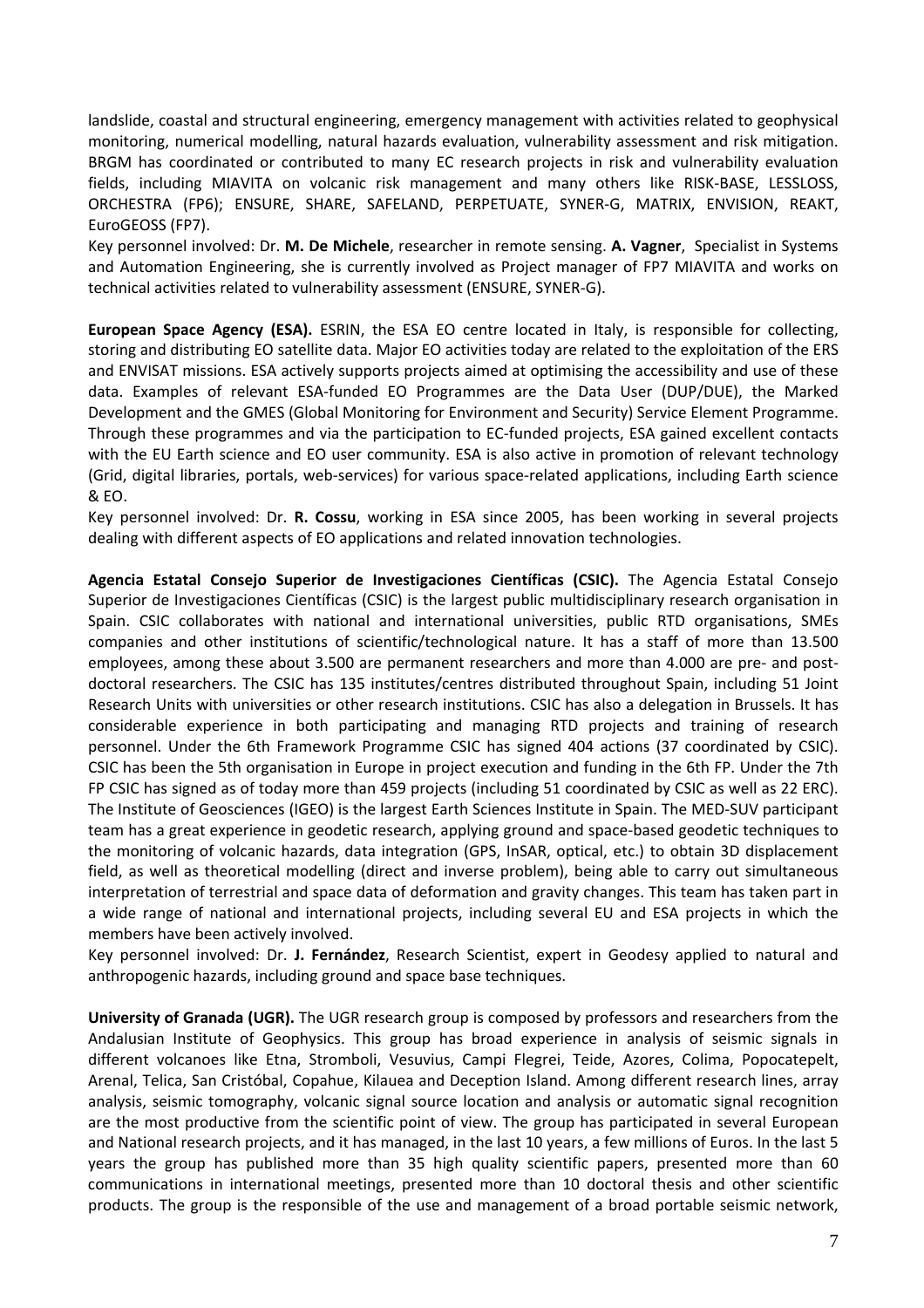focused on the study of volcano seismicity. The net is composed by 10 modules of 12 channels seismic array and 15 broad band seismometers. Some of the seismic arrays are, at the present, deployed in active volcanoes as Colima, Copahue or Deception island. Many of the results of the group are directly applied to the early warning alert of different volcanoes, and some of the members of the group are permanent advisors of different Civil Protection organizations of Spain, Italy, Mexico and Argentina. The group has a large experience in active seismic experiments on volcanoes, being responsible of two of them, one developed in the Antarctica (Deception Island) and the second one in Tenerife Island (Canary Island, Spain). Key personnel involved: Dr. **J. Ibañez**, Director of Instituto Andaluz de Geofisica, Campus de Cartuja s/n, Universidad de Granada.

**CVARG (Centre for Volcanology and Geological Risk Assessment)** is a multidisciplinary research unit of the Universidade dos Açores (UAc) belonging to the portuguese national research system. The CVARG activities are developed in the Earth Sciences branch and are mainly directed to prevention and forecast of natural disasters. It develops its main activities in the volcanology domain and associated phenomena, including among others volcanic activity, earthquakes, ground deformation, landslides and tsunamis. In the research component, CVARG integrates various national and international networks and consortia and its research team has a considerable experience in international UE funded projects from the FP5, FP6 and FP7, namely, RETINA, FORESIGHT, EXPLORIS, VOLUME, ESONET, EMSO and EPOS among others. In a more operational component CVARG gives a strong emphasis to multi‐parametric monitoring of geological hazards in the Azores region running in association with CIVISA (Centre for Information and Seismovolcanic Surveillance of the Azores) seismic, geodetic, geochemical and meteorological networks for seismovolcanic, landslide and environmental surveillance. It makes part of the Volcano Observatory and provides scientific advice to the Azorean Civil defence.

Key personnel involved: Dr. **T. Ferreira**. Assistant Professor, Head of the board of directors of the CIVISA (Centre for Information and Seismovolcanic Surveillance of the Azores).

**University of Malta (UoM).** The University of Malta has about 10.000 students. The Atmospheric research unit of the Physics department (Faculty of Science) includes 5 full time employees. The Research Unit has instruments based in Giordan Lighthouse on Gozo for monitoring trace gases and climate change in the Mediterranean. Both Shipping and Volcanic emissions are detectable and work is underway to install further equipment specific for Volcanic emissions. Noteworthy is the participation of the UoM in the VAMOS‐SEGURO project.

Key personnel involved: Dr. **R. Ellul**, Project leader with 30 years experience in trace gas monitoring.

**University of Western Ontario (Western).** The University of Western Ontario (Western) is one of the top 10 leading research universities in Canada, with annual research funding in excess of \$225 million.

Key personnel involved: **K. Tiampo** is a Professor in Earth Sciences at Western and has extensive experience in the modelling and inversion of geodetic data.

**United States Geological Survey – Hawaiian Volcano Observatory (USGS‐HVO).** The Hawaiian Volcano Observatory (HVO) was established on the rim of Kilauea caldera in Hawaii in 1912. The Observatories mission is to monitor the activity of Hawaiian volcanoes as a means of assessing and forecasting volcano and earthquake hazards, as well as to gain insights into volcanic and earthquake processes that will help to better understand such hazardous phenomena.

Key personnel involved: Dr. **M. Poland**, expert in deformation monitoring, particularly radar interferometry, inferring magma plumbing system geometry, and monitoring flank instability.

**Università degli Studi di Milano (UMIL).** The University of Milan, established in 1924, is a public teaching and research-intensive university, the only Italian among the 21 prestigious members of LERU (League of European Research Universities) and an internationally high‐ranked university. With a teaching staff of about 2.200 tenured professors and with almost 60.000 students, the University of Milan offers a number of study programmes which can be grouped into three macro‐disciplinary areas: Humanities, Social Sciences and Law; Medicine and Healthcare; Natural Sciences. Research activities are conducted in 31 Departments,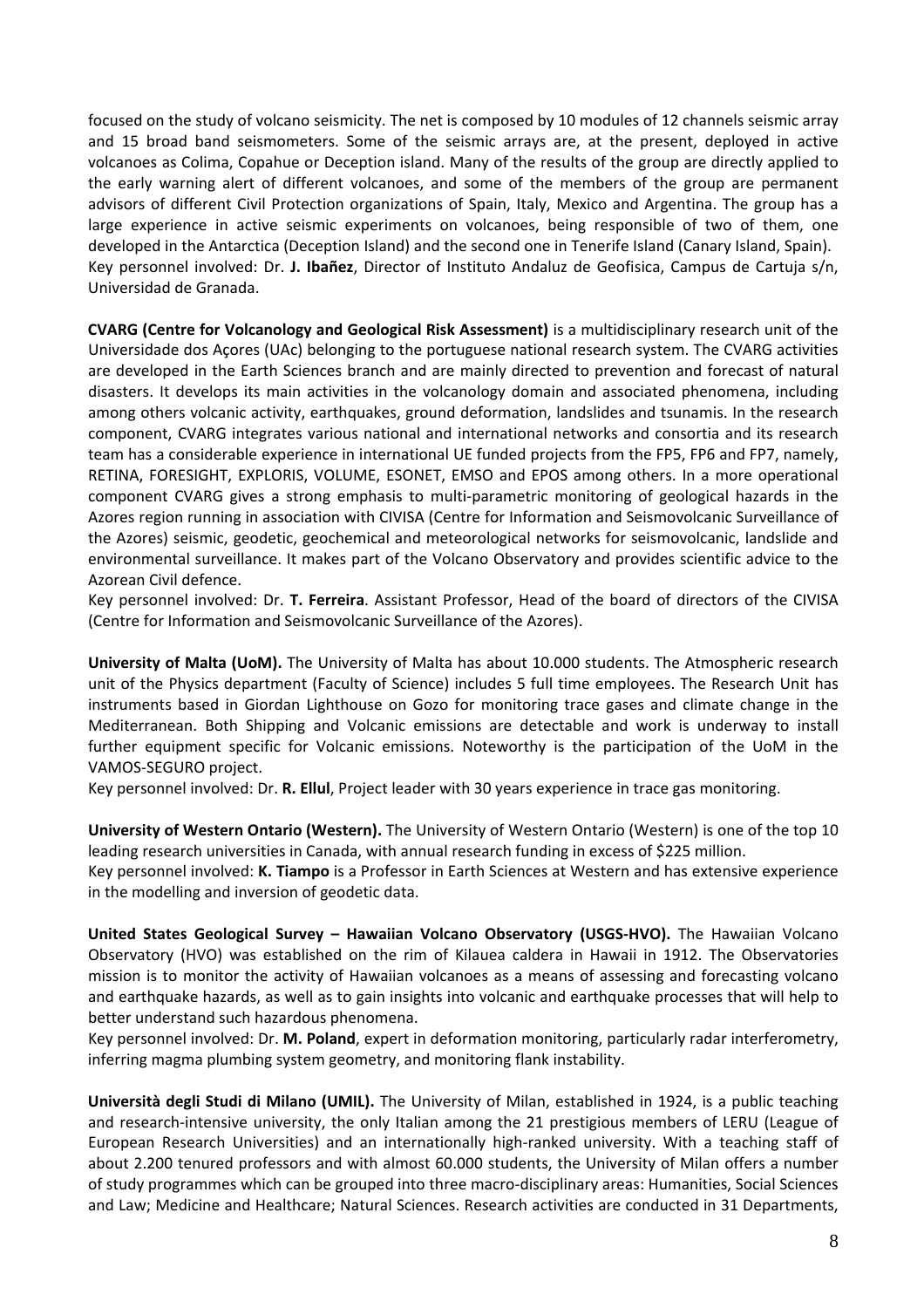among which the Dipartimento di Scienze della Terra "A. Desio" (Department of Earth Science "A. Desio") and 29 Inter-departmental Research Centres. With its wide spectrum of basic and applied research activities, covering scientific disciplines such as stratigraphy, paleontology, structural geology, geomorphology, mineralogy, petrography, geophysics and engineering geology, the Department of Earth Science has been involved in numerous national and international research projects, often as a coordinator. In particular the Engineering Geology research group focuses its interest on three topics: i) Management of landslide hazard and risk mitigation (also applied to volcanic environment, at different scale, slope landslides or volcano flank collapses); ii) geotechnical and geomechanical studies applied to civilengineering; iii) advanced techniques for groundwater management. The group has gained proven experience in the use of modern statistical techniques for spatial analysis of geological data and the application of numerical modelling to simulate hazard scenarios. The geotechnical, geomechanical and hydrogeological characterization of materials and geological media involved in the phenomena, is a strategic requirement for all the thematic studies. The Engineering Geology Laboratory for Testing Material of the Department has supported 40 years of research, through the characterization of soils, rocks and discontinuities, applied to the assessment of slope stability, civil engineering works, and to the exploitation of water resources.

Key personnel involved: Dr. **T. Apuani**, Geologist. Associate Professor in Engineering Geology; responsible of the Engineering Geology Laboratory for Testing Material of the Department of Earth Science.

**Université Blaise Pascal ‐ Laboratoire Magmas et Volcans (UBP‐LMV).** The Laboratoire Magmas et Volcans (LMV) is a joint research unit of the Blaise Pascal University (UBP), the Centre National de la Recherche Scientifique (CNRS) and the Institute of Research and Development (IRD). It is also one of the laboratories of the Observatoire de Physique du Globe at Clermont‐Ferrand (OPGC) and one of the Auvergne Regional Centres of Excellence. The LMV coordinates the Laboratory of Excellence CLERVOLC funded by the French government and aimed at bringing a global and multidisciplinary response to volcanism and volcanic risk issues. It hosts over a hundred people, including 62 permanent researchers and 21 PhD students grouped in 3 teams: Volcanology, Geochemistry and Petrology. The main scientific focus is the study of all magmatic and volcanic processes, from melting in the earth's mantle to the eruption of magma at the surface, by combining state‐of‐art methods and techniques. To achieve this goal, it has developed a large range of analytical and experimental equipments and methods for observation and modelling. The LMV has strong international expertise in remote sensing, geophysics, field and physical volcanology, gas geochemistry and magma petrology and geochemistry, and numerical/analogue modelling of deformation.

Key personnel involved: Dr. **F. Donnadieu**, expert in radar remote sensing of volcanic plumes. He is in charge of the OPGC Doppler radar monitoring Etna (INGV‐UBP‐CNRS research agreement) and of the VOLDORAD service at OPGC.

# *Other research teams, potentially interested in Vesuvius–Campi Flegreii Supersite (mainly in the field of SAR Interferometry)*

- **University of Miami, USA (**reference person: **Falk Amelung)**; The University of Miami Geodesy and Seismology Laboratory (UMGSL) is an active research group consisting of 3 faculty members and 10‐15 students and postdocs addressing diverse topics in volcanology, tectonics and climate change. UMGSL receives funding from the U.S. National Science Foundation (NSF) and the National Aeronautics and Space Administration (NASA). UMGSL depends on excellent in‐situ and space data collected by the monitoring and space agencies to develop winning research proposals. F. Amelung is already Co‐Investigator in a TSX Proposal on Campi Flegreii (GEO1649), together with INGV (reference person: the Supersite Point‐of‐Contact) and GFZ (reference person: Thomas Walter); Principal Investigator: IREA-CNR (reference person: Paolo Berardino);
- **JPL/Caltech, USA** (reference person: **Paul Lundgren**, Eric Fielding); the Jet Propulsion Laboratory (JPL), California Institute of Technology (Caltech), is managed by Caltech for the U.S. National Aeronautics and Space Administration (NASA). It is the lead NASA institution for the robotic exploration of the solar system and a leading institution for a large number of Earth satellites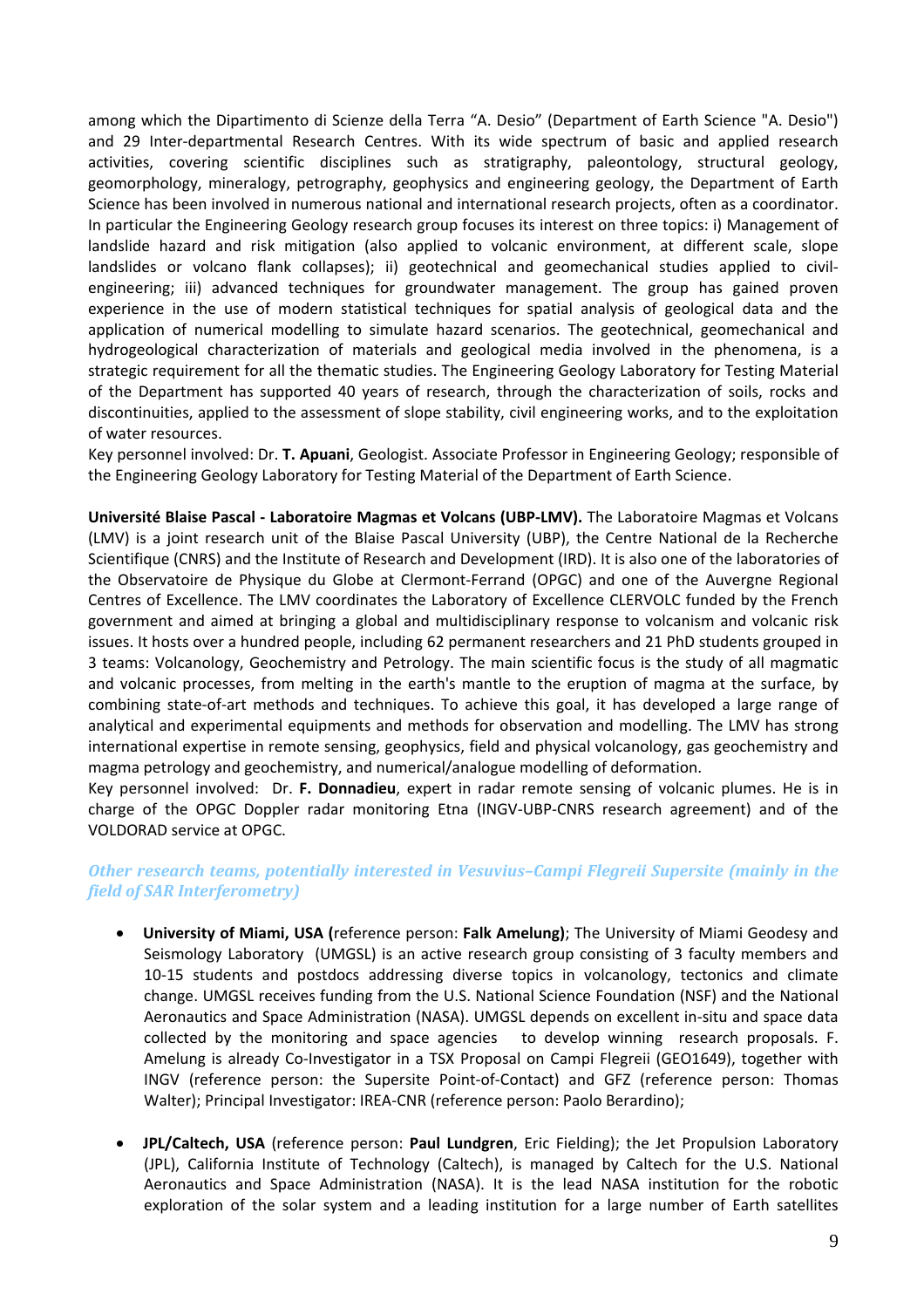related to climate change and other geoscience objectives. JPL was the original developer of synthetic aperture radar (SAR) interferometry (InSAR) during the 1980's and continues to develop and apply InSAR techniques to scientific problems using both international SAR satellite data and the JPL/NASA developed airborne InSAR, the UAVSAR project.;

- **University of Rome 3, Italy** (reference person: **Valerio Acocella**); The Department of Science at the University of Roma Tre, Italy, is actively involved in the study of the deformation of volcanic areas, at the regional and local scale, and in any setting, including divergent, convergent, transform plate boundaries and hot spots. In addition to the field analysis, we use analogue and numerical models and InSAR analysis. Using these tools, the researchers of the Department have been studying also the recent evolution of Mt. Etna and, subordinately, the Campi Flegrei Caldera. At Mt. Etna, they have investigated the volcanic activity of the last decades in relation to the instability of the eastern flank of the volcano. At Campi Flegrei Caldera, after defining the fracture pattern, they are now studying the recent surface deformation within the caldera, also providing a comparison with that observed during the unrest of other calderas in the world in the last 25 years.
- **University of Leeds, UK** (Reference person: Andrew Hooper and Tim Wright). The University of Leeds is one of the largest universities in the UK with an income of € 5000m, over 30,000 students and 8,000 staff. The School of Earth and Environment was ranked second in the UK for research power in the 2008 Research Assessment Exercise. The Institute of Geophysics and Tectonics within the school is the largest grouping of geophysicists in the UK and a centre of excellence for geodynamcs and tectonics. Researchers in the institute have been active in the field of radar interferometry (InSAR) since 1997 and have been at the forefront of developing the use of InSAR for measuring tectonic and volcanic deformation. The group has developed dedicated InSAR software packages, which have been made available to the scientific community, and today hundreds of users from all over the world use these softwares. Leeds led the international Afar Rift Consortium and is leading the work package on magma migration in the European FUTUREVOLC project.

### *A.5 Supersite description and justification*

The following subsections provide an overview of the main objectives and characteristics of the Supersite.

#### *A.5.1 How does the Supersite support the objectives of the Geohazard Supersites?*

The activities in the framework of Vesuvius - Campi Flegreii Supersite will support the objectives of the Geohazard Supersites, facilitating new scientific discoveries through the joint exploitation of large archive and new unprecedent datasets.

Also development and transfer of new scientific knowledge, in particular towards the national and local civil protection authorities, will be a key point for updating the already existing Emergency Plans of Vesuvius and Campi Flegreii.

The development of sustainable long-term EO strategies will be also crucial in terms of scientific knowledge/monitoring of Vesuvius - Campi Flegreii Supersite: this is the main objective of MED-SUV project, from which we expect clear indications/suggestions for future work after the end of the project.

### *A.5.2/A.5.3 Geological processes characterizing the Vesuvius–Campi Flegreii Supersite and how the geohazard can be characterized*

Southern Italy is linked to the geodynamic context of the Central Mediterranean area, characterized by active tectonics related to the diachronic convergence of the boundary between the Eurasian and African plates. The local tectonic setting of the Campanian and Sicilian regions produces different magmas feeding Mt. Etna, Vesuvius and Campi Flegreii, which has reflected in different eruptive behaviours controlled by *open* or *closed* conduit conditions, and covered almost the entire spectrum of threatening and possibly disruptive/destructive volcanic phenomena.

Nowadays, the Neapolitan Volcanic District (NVD: Vesuvius, Campi Flegreii and Ischia Island) is in a quiescence phase. In the case of Vesuvius, currently no clear deformation signals related to volcano dynamics are detected by InSAR/geodetic measurements, apart from some small gravitational collapses in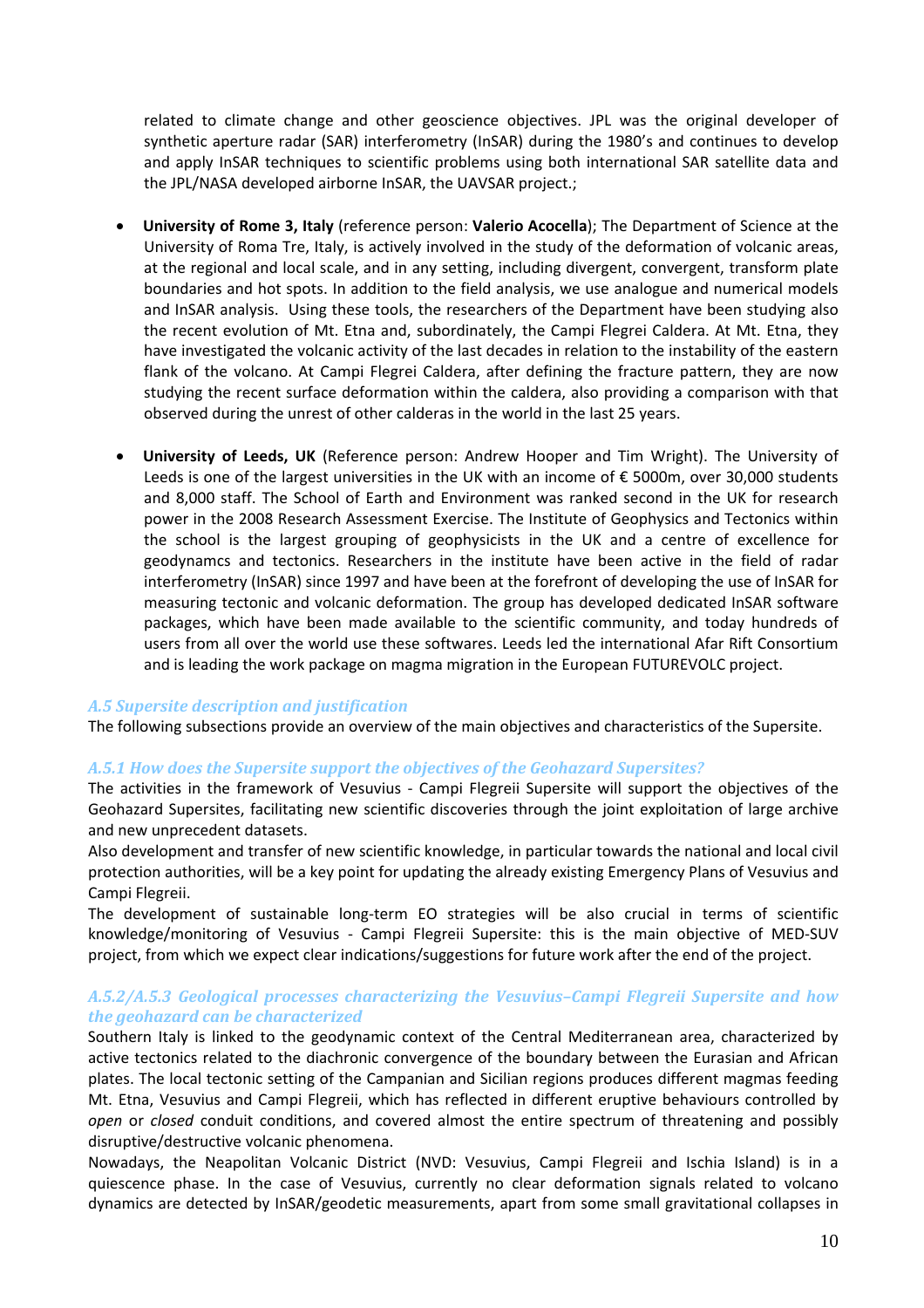the upper part of the crater. Nonetheless, it is crucial to continue this joint InSAR/geodetical monitoring activity to highlight a possible reactivation of the volcano, which had its last eruption only in 1944.

Vice versa, in the case of Campi Flegreii (last eruption in 1538), an uplift phase has been recorded since 2005 with an overall deformation of about 23 cm to date. Analysis of historical optical levelling measurements dating back to the fifties have proven that a phase of unrest is underway in the Campi Flegreii caldera. Unrest is supported also by the two significant bradyseismic crises that occurred between 1969‐72 and 1982‐84 producing an overall uplift of more than 3 metres. At the end of 2012, the ongoing uplift phase at deformation rates up to 3 cm/month, suggested the National Civil Protection Department to pass from the alert level of the Campi Flegreii Emergency Plan from *base* (green) to *attention* (yellow) level. The change did not involve the population but INGV‐OV, in charge for monitoring the NVD. National Civil Protection Department, in fact, asked INGV‐OV to increase considerably the monitoring activities at Campi Flegreii area and surroundings, considering also the metropolitan area of Naples with more than 1 million people. The city has grown within the Campi Flegreii caldera and around Vesuvius volcano's flanks, two volcanoes that showed highly explosive volcanism throughout their geological history and historical times. Based on the historical eruptive behaviour, statistics, and modelling of the volcano supply system, a new eruption is expected to produce 10‐30 km‐high volcanic columns, ash cloud dispersal over substantial portions of Europe and beyond, depending on wind directions, and devastating pyroclastic flows. For this reason, the Naples area is one with the highest level of volcanic risk worldwide with volcanic eruptions that might cause a crisis of European proportions.

## *A.5.4 Research questions, application developments or operational system enhancements pursued at Vesuvius – Campi Flegreii Supersite*

Vesuvius and Campi Flegreii areas are nowadays also test sites for the application of cutting‐edge technologies/methodologies in the field of volcanology. For instance, since a couple of years, an innovative study on the internal structure of Vesuvius has begun using an experimental telescope exploiting space‐ sourced particle beams (muons). These particles, originating from the interaction of cosmic rays with the layers in the upper part of the atmosphere, are able to penetrate considerable rock layers, up to a thickness of about 1‐2 km, thus allowing the implementation of a kind of CAT *(Computerized Axial Tomography)* of the volcano. Such a technique has been employed till now only at a few small volcanoes in Japan and French Antilles. The telescope, called *Mu-Ray* (MUonic RadiographY) and set up by a group of Italian researchers from INFN (Istituto Nazionale di Fisica Nucleare), INGV‐OV and the University of Naples "Federico II", has innovative features compared with previous sensors, and will be located at the base of Mt. Somma (the old crater), allowing therefore to detect the muons movement across the volcanic cone.

With regard to Campi Flegreii, another interesting activity is currently carried out by a team of INGV-OV researchers. The activity focuses on extending the geophysical monitoring system to the sea, as the Campi Flegreii caldera is partially submerged and therefore, traditional geophysical methodologies cannot be applied as measurements would be extremely difficult and expensive. For the purpose, in the last years a multiparametric station (buoy) has been installed in the Pozzuoli Gulf. The buoy is connected to a submarine module via an electric wire. The module is located at the bottom of the sea at a depth of 100 metres and is equipped with a broadband seismic sensor, a triaxial accelerometer, a low‐frequency hydrophone, and a pressure sensor. From the end of 2011, on the emerged part of the buoy a continuous‐ recording GPS station has been installed in order to verify the possibility to exploit the technique for the estimate of (the only) vertical ground deformations at the base of the buoy. This consists of a ballast located at the bottom of the sea, "rigidly" connected with its emerged part by a mechanical cable. The cable, always in traction, allows possible vertical ground movement to be rigidly transferred to the emerged part of the buoy, and therefore to the GPS station for its measurements. A first test period of about 5 months has allowed to verify that, in spite of possible errors due to the tilting of the emerged part of the buoy related to meteomarine conditions, monitoring of vertical deformations of the sea floor seems to be possible with a centimetre accuracy, thus giving promising results. This study will therefore continue even for the next years.

A further project concerning the Campi Flegreii site is the Campi Flegreii Deep Drilling Project (CFDDP). CFDDP is an international scientific research project focussed on the understanding of volcano dynamics at Campi Flegreii caldera and of the mechanisms causing the unrest phenomena associated with the large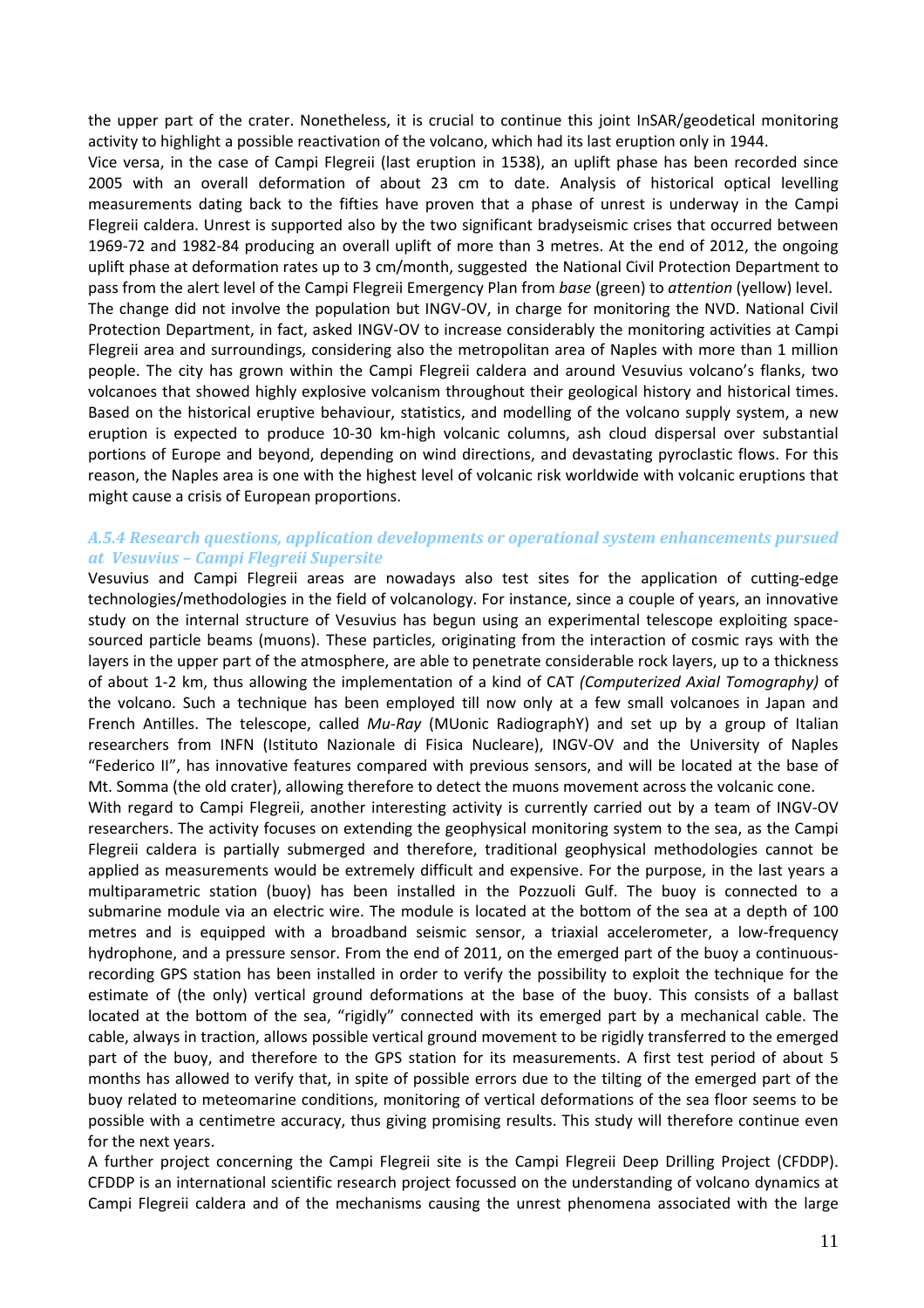uplift and subsidence (bradyseism) observed. The project involves two drillings: the first one, already finished, has reached depths of 500 metres (pilot hole), while the second one, to be planned, should reach a depth of about 3.500 metres. The pilot hole is mainly aimed to detail the stratigraphy and eruptive history of the easternmost caldera border, which is the less known at depth for lack of previous drillings. This area is also the highest risky one, due to the strong urbanisation and population density. The deep drilling will be mainly conceived to study the mechanisms generating volcanic eruptions and unrests in the area, by in‐situ measurement of the main mechanical and fluid‐dynamical parameters of deep rocks. Furthermore, in order to infer the depth of the magma chamber, measurements of the temperature gradients in the deeper part of the drilling should be carried out.

A more general goal of CFDDP is to focus the international interest on the volcanic risk and on the environmental, cultural and energy resources of Campi Flegreii. Thus, this area has the potential to become a large natural laboratory to plan and testing innovative technologies also for environmental monitoring and sustainable development such as: mitigation of volcanic and natural hazards, environmental monitoring, sustainable and clean exploitation of geothermal energy.

## *A.5.5 What data and observation systems and models are available for this site? Who operates them? Can these data/systems/models be accessed readily by the research team? and local support to the Supersite proposal*

The monitoring of Vesuvius and Campi Flegreii includes a seismic network continuously recording and linked in real‐time to the national seismic network, a mobile network and a laboratory for data analysis and processing, which is able to locate earthquakes with  $M < 1$  under low noise conditions. Seismic events are classified and data are stored in a large database. The permanent network consists of short‐period and broadband seismometers, infrasound sensors, hydrophones, borehole strain meters, accelerometers and an OBS station, while the mobile network is equipped with three‐components broadband sensors. The optical levelling network has 325 benchmarks for Vesuvius and 370 benchmarks for the Campi Flegreii. 9 Tidegauge stations in the Naples and Pozzuoli Gulfs were also set up. The GPS network consists of 22 GPS vertices for continuous monitoring of the whole area (8 Vesuvius, 14 Campi Flegreii), besides 60 benchmarks for discrete gravity measurements (32 at Vesuvius, 28 at Campi Flegreii), continuous gravity measurements (1 Vesuvius, 1 Campi Flegreii) and a tiltmetric continuous network of 9 tiltmeters (2 at Vesuvius, 7 at Campi Flegreii).

INGV‐OV is currently managing also equipments for geochemical monitoring and infrastructures for research on volcanology (petrological and isotopic analysis (Sr and Nd) of magmas, analysis of volcanic sediments, grain size distributions, fluid inclusions analysis (FTIR), visible and IR monitoring of active volcanoes, microscopy laboratory for component and petrographic analysis).

### *A.5.5.a Mission of the organization providing the insitu data*

The mission of the INGV is to observe, monitor and understand the geophysical phenomena in both the fluid and solid components of our planet. In this framework, INGV is in charge of the surveillance of the seismicity and volcanic activity of the whole Italian national territory through state-of-the-art observations systems (e.g. instrumental networks covering the national territory or concentrated around the active volcanoes, laboratories, etc.). As far as this application to CEOS is concerned, INGV is the provider of the in‐ situ data collected on Mt. Etna and Campi Flegrei/Vesuvius Supersites.

### *A.5.5.b Relationship to decision makers*

The INGV belongs to the Italian Civil Protection system. Its relationship with the National Department of the Civil Protection is organized in the context of a decennial Framework Program, which outlines the guidelines for implementing and maintaining the monitoring system, sharing of the information between INGV and DPC, defining of the procedures for the alerts in case of volcanic or seismic events and as well as any issue related to the organization of the surveillance system in Italy. INGV organizes and maintains the complex volcano and seismic monitoring system in Italy through periodic agreements (annual, triennial, etc.) with the DPC, regional and local authorities.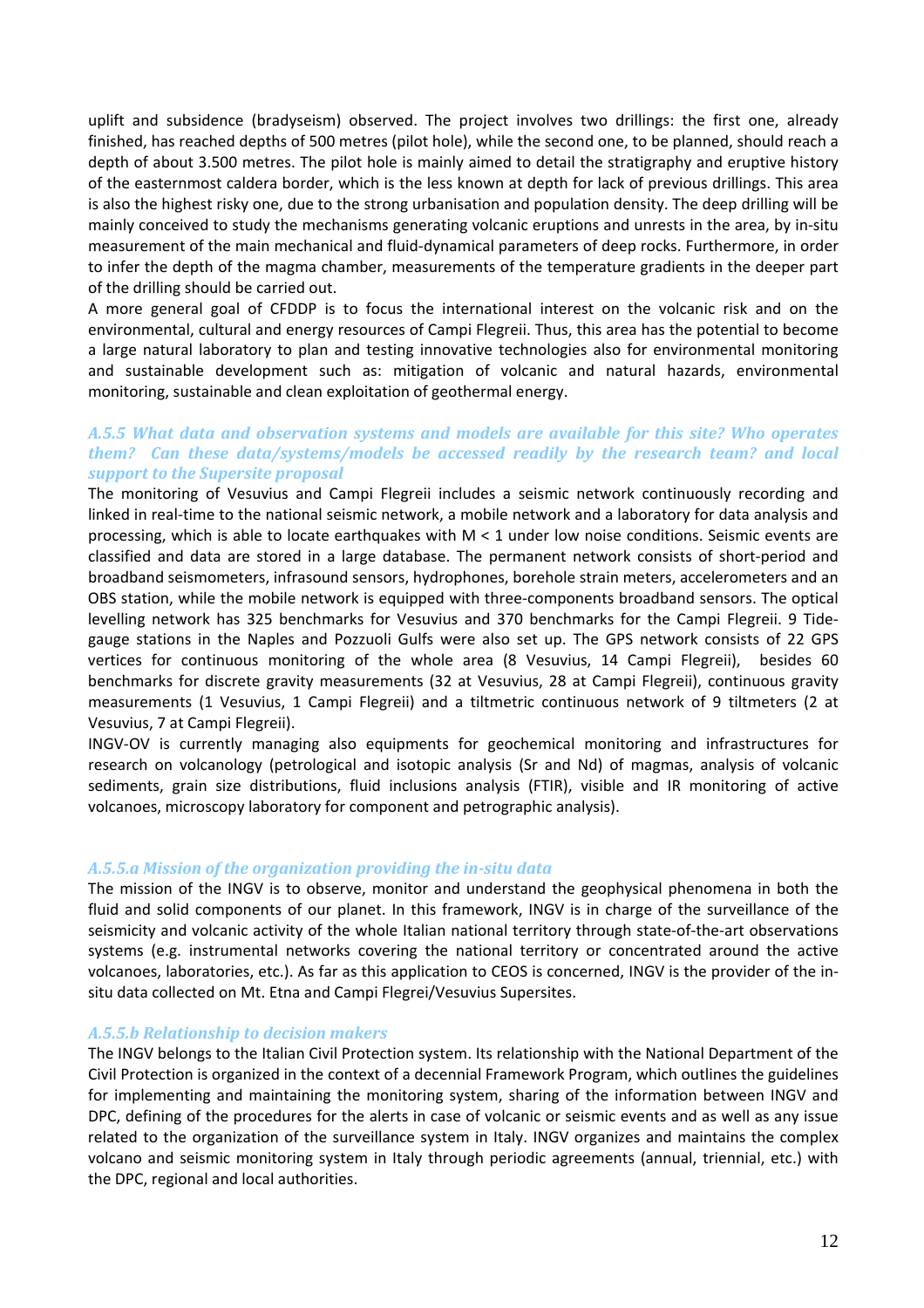### *A.5.5.c Data policy and vision for data access*

INGV data policy is inspired to GEO and EC directives for the data sharing and dissemination (INSPIRE, etc.). Furthermore, thanks to the wide spectrum of the kinds both of the available data and participants (data providers and data users), the MED-SUV project - as whole - is the ideal forum to find worldwide enforceable data policies aimed at promoting retrieval and systematic access to the EO and the in‐situ data for Supersites. This Task deals with the definition of such a data policy, by implementing specific deliverables (at months 6 and 36 of the project) which test and propose a specific data policy. Currently, data sets are shared through INGV web portals. However, during the MED‐SUV project, a specific e‐ infrastructure will be designed and implemented to allow data interoperability and sharing. To this aim this e-infrastructure will consider concepts and solutions introduced and adopted by the GEOSS Common Infrastructure (GCI), as well as the standards recognized by the GEO Standard and Interoperability Forum (SIF‐INSPIRE) and GMES. The activities of GEOWOW project will be taken into account through the partners involved in the MED‐SUV project. For data archiving and sharing, the supersite digital infrastructure will also consider the experience and best practices developed by previous relevant projects (e.g., DIVO, ASI‐SRV, PREVIEWS). The e‐infrastructure will be developed using a Service‐oriented approach. In this context, added value processing services for exploiting the information contained in low level ESA satellite data will be implemented. The added value products will include integrated parameters and maps obtained merging satellite and in situ data.

Data and data products will be classified according to the level of processing, starting from raw data, i.e. data that keep unchanged the original format of the sensors (e.g. seismic waveform, raw GPS data, etc.) or the original information (e.g., rock samples), to quality controlled data, to data products coming from automated or nearly automated procedures, to data products coming form scientific investigations. Furthermore, according their availability on the data storage, data from permanent stations can be classified as "real‐time" or "near real‐time", depending on the delay needed to upload the acquired data on the data storage and make them sharable.

As general rule, the access to the data and data products can be open, restricted or embargoed. Open data and data products are freely available to any users; they will be available under appropriate licences, which regulate observation intellectual properties and copyrights. Restricted data and data products are available to registered authorized users after signing an agreement for accepting the INGV data policy; they are available according to an appropriate license, that regulate observation IP and copyrights. Embargoed data and data products are available only after a specific time (embargo period) has passed since collection/generation. During the embargo period they will be only available to specific authorized users (usually, only to components of the national Civil Defence system). Once the embargoed period has passed they may become open or restricted.

### *A.6 Current or future use of requested data*

#### **InSAR/geophysical data integration**

The Earth Observation community considers the Southern Italy volcanoes particularly appealing and Space Agencies have run background missions for both Vesuvius ‐ Campi Flegreii and Mt. Etna over a long time (since the 1980s), so that the current EO database, for both SAR and optical data, is probably the largest in the world for active volcanoes, including EO time series starting from 1984 (LANDSAT) and 1992 (ERS1), respectively.

Moreover, the integration between ground‐based networks and InSAR data is an added value for monitoring, as InSAR is able to extract the information on wide areas, not available from classical networks due to their poor space coverage. Conversely, ground‐based networks routinely used for surveillance are usually permanent stations (e.g. GPS, tiltmetric, etc.), giving a *continuous* information not detectable from space‐borne SAR sensors.

Geodetic monitoring of Vesuvius and Campi Flegreii areas, historically carried out through classical geodetic networks, has been complemented at the end of the nineties with space‐borne InSAR techniques, exploiting the C-band sensors onboard the ERS1/2 and ENVISAT ESA satellites.

After the launch of the Japanese ALOS satellite, also L‐band data were exploited for studying the NVD, but likely resulting in not really interesting data, considering the amount of (geodetical) information retrieved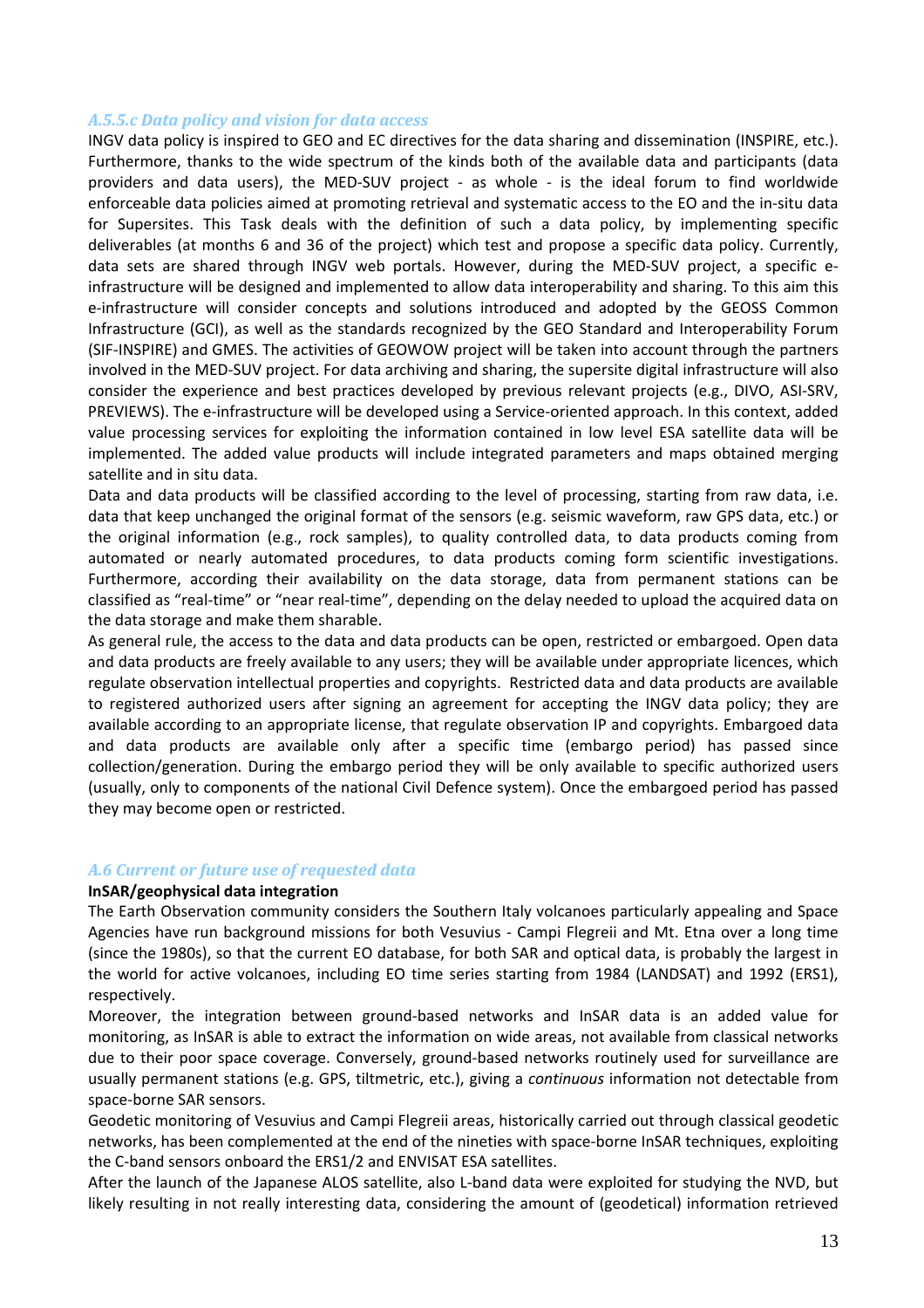with an L-band sensor compared with the low deformation typical of the investigated areas; anyway, if ground deformation grows in time, as it was recently in Campi Flegreii, also L‐band data exploitation will become of interest.

In the very last years, C‐band monitoring has been therefore complemented by high‐resolution X‐band (TerraSAR‐X, COSMOSkyMed) investigations, in order not only to point out also small deformations, but to extract also an information with an higher sampling rate, compared with ALOS, ERS and ENVISAT revisiting times.

In general, SAR data processing in the NVD was very effective in detecting, for instance, not only the Campi Flegreii 2000 uplift event and, more recently, the ongoing deformation started in 2005, but also in pointing out over the last years an extended ring‐like subsidence area around the Vesuvius volcanic edifice (still a matter of scientific debate), besides the deformation in the upper part of the crater.

In 2009, a TerraSAR‐X High Resolution Spotlight analysis over Campi Flegreii area close to Solfatara crater, highlighted a small but clear deformation signal consistent with geochemical observations carried out there; this opened new scenarios for InSAR applications, not only in terms of InSAR/geodetical comparison for ground deformation studies, but indicating also a new *non‐conventional* way of data integration for volcano monitoring, focussed on detecting very local and small phenomena, likely due to geochemical activity.

# *Optical data needs*

The volcanic phenomena require techniques of synoptic-scale observations that only remote sensing platform can provide. In order to evaluate the real suitability of spatial data to monitor the system of Italian volcanoes and in different application scenarios (e.g. Pre / During / post-crisis), the adequacy of different satellite sensors, was evaluated according to: the technical characteristics (e.g. spatial resolution, geographical coverage, etc.), instrumental performances (e.g. radiometric resolution), main orbital characteristics, and observational such as the temporal resolution. For monitoring of the thermal state of volcanic areas, it is necessary to use TIR sensors with high spatial resolution so as to obtain detailed information even small areas where there might be significant thermal anomalies.

The main disadvantage of this type of sensors is represented by the interference of the weather clouds that make the data completely unusable and poor temporal resolution.

**Advanced Spaceborne Thermal Emission and Reflection (ASTER)** is one of the five sensors on‐board the Terra platform satellite launched in December 1999 as part of the NASA Earth Observing System (EOS). ASTER consists of three different subsystems operating in the visible and near infrared (VNIR, 3 bands), short wave infrared (SWIR, 6 bands) and thermal infrared (TIR, 5 bands) regions of the electromagnetic spectrum. The ASTER spatial resolution varies from 15 m (VNIR), 30 m (SWIR), to 90 m (TIR). ASTER is an ondemand instrument. This means that data over a location are acquired only following the submission of a request aimed to observe that area. Any data that ASTER has already acquired, are available by searching and ordering them from the Earth Observing System Data Gateway (EDG) or from the Japanese GDS system.

**LANDSAT 8** Landsat 8 Operational Land Imager (OLI) and Thermal Infrared Sensor (TIRS) images, launched in February 2013, consist of nine spectral bands with a spatial resolution of 30 metres for Bands 1 to 7 and 9. New band 1 (ultra‐blue) is useful for coastal and aerosol studies. New band 9 is useful for cirrus cloud detection. The resolution for Band 8 (panchromatic) is 15 metres. Thermal bands 10 and 11 are useful in providing more accurate surface temperatures and are collected at 100 metres. Approximate scene size is 170 km north‐south by 183 km east‐west. The Landsat 8 satellite images the entire Earth every 16 days in a 8‐day offset from Landsat 7. Data collected by the instruments onboard the satellite are available for download at no charge from GloVis, EarthExplorer, or via the LandsatLook Viewer within 24 hours of reception.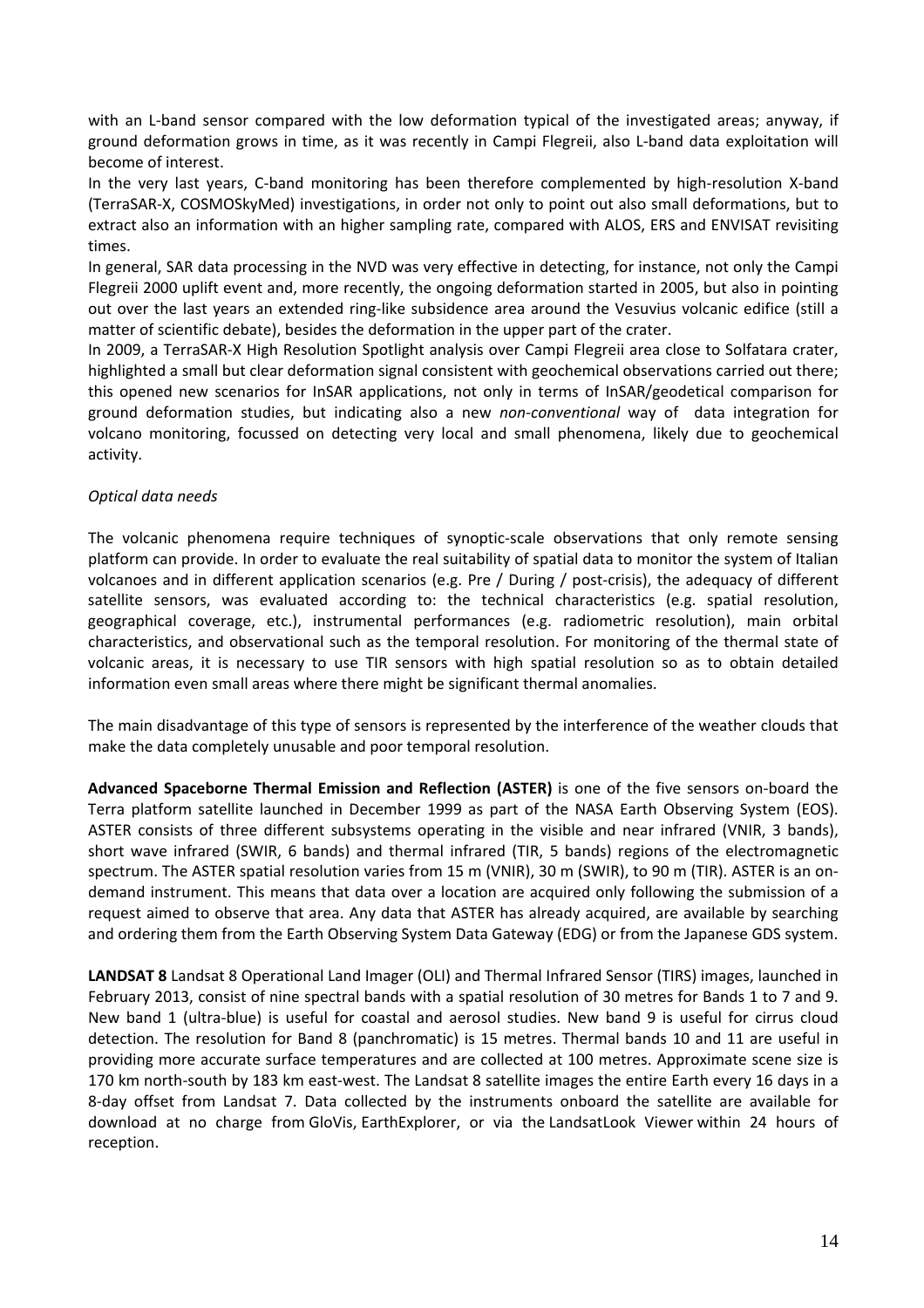## **PLEIADES**

Pleiades is the optical component of the ORFEO system developed in cooperation with Italy. Pleiades is an optical observation system with a metric resolution designed to offer a high acquisition capability with a revisit lower than 24 hours to satisfy both civilian and military needs. For this aim, the Pleiades system is constituted of a constellation of two optical satellites (visible and near infrared domain) on a Sun‐ synchronous orbit at 694 km. This number of satellites is essential to guarantee the accessibility and revisit frequency required to operationally answer to defence and civil security missions. The Pleiades system offers daily access to every point on Earth, resolution of 0.7 m in vertical viewing in panchromatic, acquisition of a 120 km x 120 km image mosaic in the same orbit, and field of view of 20 km corresponding to about 44 images per year (each frame 22 images/yr).

# **HYPERION**

Hyperion is an imaging sensor payload of the Earth Observing (EO‐1) platform. Hyperion provides a high resolution hyperspectral imager capable of resolving 220 spectral bands (from 0.4 to 2.5 µm) with a 30‐ metre resolution. The instrument can image a 7.5 km by 100 km land area per image, provide detailed spectral mapping across all 220 channels with high radiometric accuracy and with a 16‐day repeat cycle on Mt. Etna, corresponding to about 22 images per year.

### **AVHRR**

The National Oceanic and Atmospheric Administration (NOAA) series of satellites carries the Advanced Very High Resolution Radiometer (AVHRR). The AVHRR sensor provides imagery in the visible, near infrared and thermal infrared wave length bands. The NOAA satellites have a circular, polar, sun‐synchronous orbit with an altitude of 850 km and a period of about 100 min. A sun-synchronous orbit means that each satellite overpasses a same point always at the same local time. As a matter of fact for the NOAA satellite, this characteristic allows up to 10 overpassing using all the available satellite. The imagery data from a NOAA AVHRR sensor can be recorded and/or directly transmitted to a receiving station at a nominal nadir resolution of 1.1 km. In this case, the across track swath width is about 2400 km. The temporal coverage of Vesuvius and Campi Flegreii is at least four passes by day. The constellation of NOAA allows high repetition rate with a daily repeat cycle, corresponding to 1460 images per year. The combination with spatial resolution and spectral capabilities makes this sensor useful and widely used for monitoring volcanic activity.

### **MSG**

The Meteosat Second Generation (MSG) satellites produce Spinning Enhanced Visible & InfraRed Imager (SEVIRI) image data in the form of both High and Low Rate SEVIRI image data. The spatial coverage of imager includes the whole Europe, Africa and locations at which the elevation to the satellite is equal or greater than 10°. The different channels provide measurements with resolution of 3 km at the sub-satellite point. The 12 SEVIRI channels consist of 8 InfraRed (IR) detector packages (3 detectors each), and 1 High Resolution in the Visible (HRV) channel (9 detectors), 2 Visible and 1 Near‐IR (3 detectors each), with a baseline repeat cycle of 15 min (that can be reduced in 5 minutes in 'Rapid Scan' mode Service, RSS).

### **MODIS**

Th**e** Moderate Resolution Imaging Spectrometer (MODIS) is a multispectral instrument with 36 spectral bands in the wavelength range from visible to thermal infrared. MODIS is aboard the NASA Terra and Aqua polar satellites launched in 1999 and 2002 respectively, as part of the Earth Observing System (EOS) mission (Barnes et al., 1998; http://modis.gsfc.nasa.gov/). MODIS spatial resolution varies from 250 m (channels 1 and 2), 500 m (channels from 3 to 7) and 1000 m for all the remaining channels. The sensor scans  $\pm$ 55 across‐track about the nadir from the EOS orbit altitude of 705 km, resulting in a 2330 km swath and full global coverage every one to two days. Campi Flegreii is actually covered by 2 Terra frames (at 10:30 and at 21:30 UTC) by 2 Aqua frames (at 00:00 and at 12:00 UTC), with a daily repeat cycle, corresponding to 1460 images per year (each polar satellites 730 images/yr).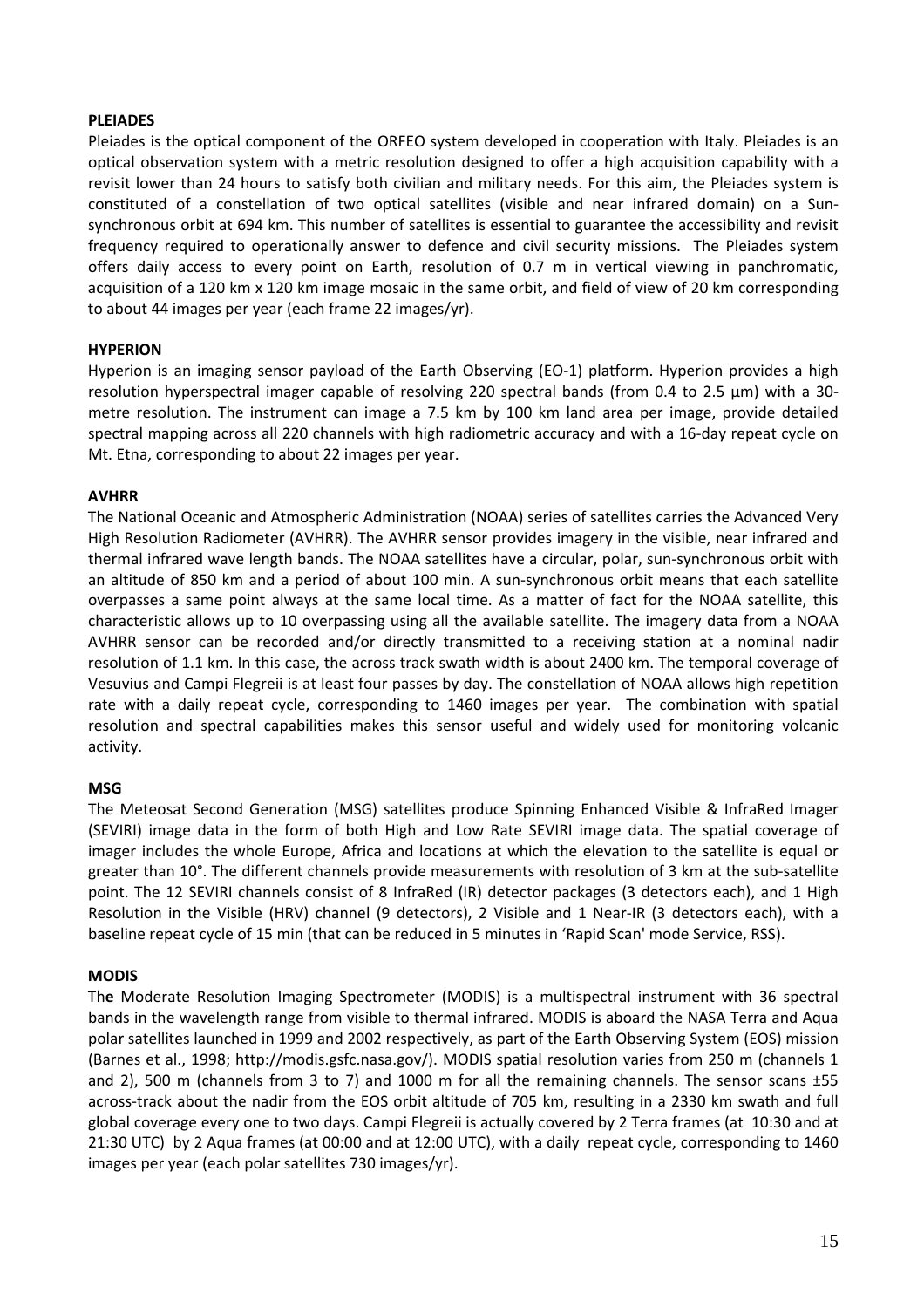# *A.7 Schedule*

The requested data will be used in the framework of the MED‐SUV project. Hence the milestones for setting up the Vesuvius‐Campi Flegreii Supersite, as an infrastructure available for the interested Scientific Community, will be suggested by the timetable of the three year‐lasting MED‐SUV project (1 June 2013‐31 May 2016).

# *A.8 Detailed geographic region of interest*

The Campania Province represents the southernmost sector of the Plio‐Quaternary volcanic belt along the Italian peninsula. It includes the active volcanoes of Somma‐Vesuvius, Ischia and Campi Flegrei (Phlegraean Fields; Fig. 1). The volcanic centres of the Campania Province developed inside Quaternary extensional basins along the Tyrrhenian Sea border at the intersection between NE‐SW and NW‐SE fault systems. Vesuvius is younger than the 79 AD eruption that destroyed Pompeii and Herculaneum, and probably started to grow after the 472 AD eruption, inside the Somma caldera (Santacroce 1987; Rolandi et al. 1998; Santacroce et al. 2003). Starting from about 18 ka up to 79 AD, the style of volcanic activity at Mt. Somma became more explosive, and plinian eruptions took place. Plinian activity was preceded by long periods of volcanic quiescence, and was accompanied by volcano collapses that formed the Somma caldera; emissions of lavas and pyroclastics by strombolian, vulcanian and subplinian eruptions also occurred during inter‐ plinian phases. After the 79 AD eruption, Vesuvio has been characterised by strombolian and effusive activity alternating with periods of 200‐500 years of volcanic quiescence (e.g. 472 AD and 1631 AD), each closed by large explosive eruptions. The eruption of Mt. Vesuvius of March 1944, is the last eruption occurred at Vesuvius. Since then the volcano has been in a quiescent stage without any major sign of activity.



**Figure 1:** Figure showing the geographic location and the main features of the central‐south Italy geodynamic setting.

The Campi Flegrei is a large, 13‐km‐wide nested caldera located under the western outskirts of the city of Naples and under the Gulf of Pozzuoli. It contains many volcanic centres (cinder cones, tuff rings, calderas) that have been active during the past 30‐40,000 years. The volcanic field has been the site of some extremely violent eruptions in the past, although the few ones that occurred during historic times were relatively small events. Currently, the Campi Flegrei is in unrest since about '50 years.

The satellite data requested for the Vesuvius and Campi Flegreii Supersite fall within 40° ‐ 42° N and 13° ‐ 15° E region.

### *A.9 Data requirements*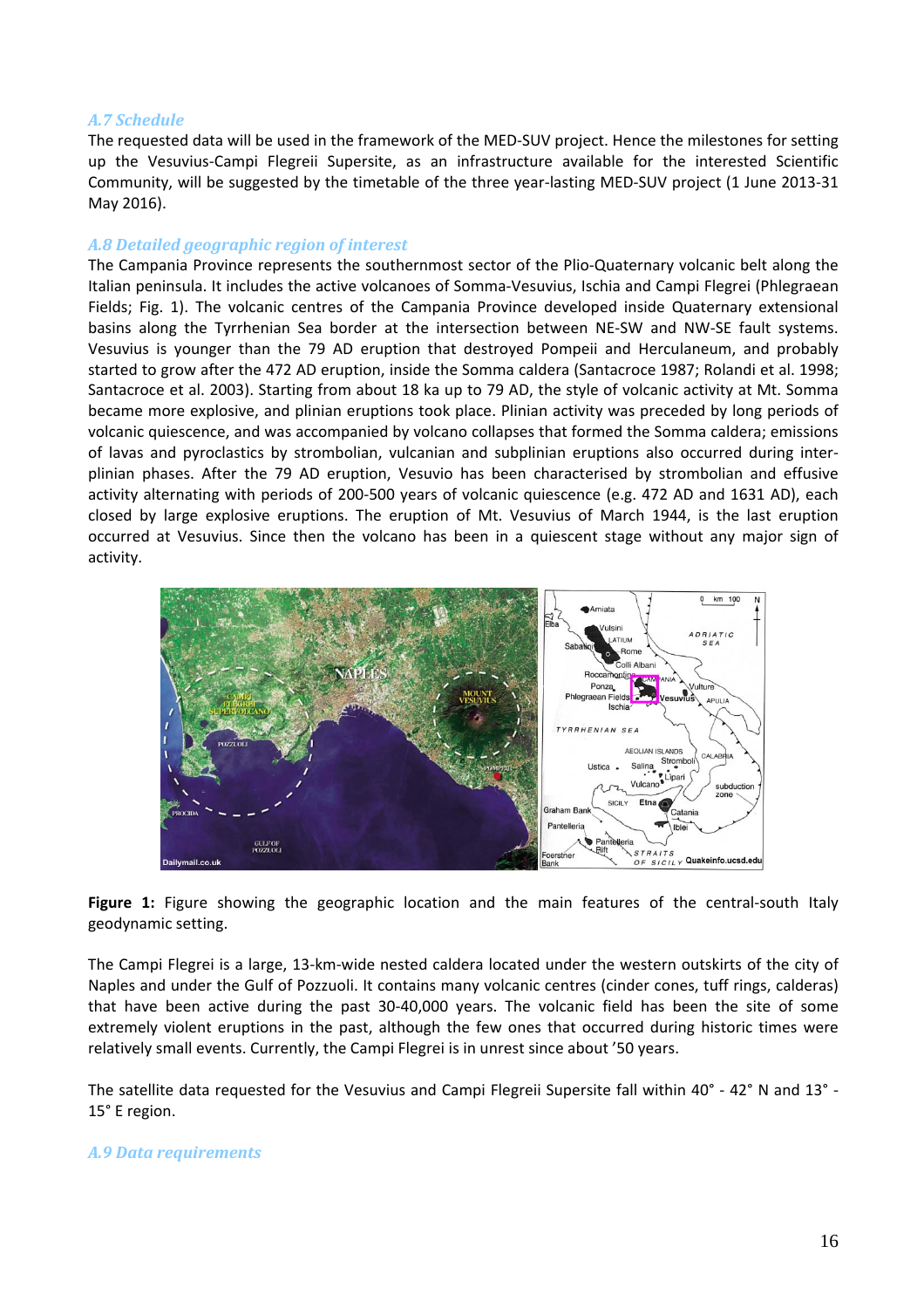The availability of Synthetic Aperture Radar (SAR) data from different sensors exploiting different bands of the electromagnetic spectrum (tipically X, C and L‐band for space‐borne sensors) allows to evaluate different phenomena occurring at different scales.

In order to quantitatively compare satellite‐derived data with ground‐based geodetic networks (e.g. optical levelling, GPS), the availability of SAR data from different sensors exploiting different bands and from different tracks (ascending and descending) is critical. Such data will allow, in fact, not only the evaluation of diverse phenomena at different scales but also to reconstruct ascending and descending datasets covering large time spans, resulting in the opportunity to split the data into vertical and easting components of ground motion, when the information on common pixels from both viewing geometries is available. Typically, the *Stripmap* and *Spotlight* acquisition modes have proven suitable for investigating Vesuvius and Campi Flegreii areas with an areal extent of about 150 Km<sup>2</sup> each, very close (a few tens of km) one another so as to be, for instance, in the same ASAR‐ENVISAT frame.

A separate discussion shall be done for acquisitions by X‐band sensors, for which, due to the reduced areal coverage, different frames for the two different areas are needed,.

Data requirements are listed below, although the list should be considered a preliminary one being revisited at regular intervals, depending on the evolution in time and space of the geodynamics of the investigated areas, and the subsequent related volcanic hazard.

Limited snow coverage of Vesuvius, the higher relief (1281m a.s.l.) in the area of interest, is not a critical issue, as it lasts only a few days during the year, so data for the whole period of the year are usable.

# **TerraSAR‐X** (about 132 StripMap per year, angle: flat, product type: SSC)

As regard to TerraSAR‐X acquisitions, planning of data has been already fixed in the DLR TSX Proposal "GEO1649" (approval date: November, 2012), which established tasking for TerraSAR‐X over Campi Flegreii caldera and Vesuvius volcano as part of the Group of Earth Observation (GEO) Supersites initiative for natural hazards.

### **COSMO‐SkyMed** (200 acquisition per year suggested)

The advanced capabilities of the SAR sensors aboard COSMO‐SkyMed allow to achieve high resolution products (<1 meter, to 3 meters) in short repeat time intervals (1 to 4 days). At Campi Flegrei caldera, COSMO‐Skymed data are acquired with different modes (i.e. spotlight, stripmap) and with different geometries. The quite short revisiting time of CSK data is essential to detect and image the transient caldera activity, which is characterized by high deformation gradients and other dangerous phenomena like the bradyseism. In the Campi Flegrei area CSK data have been covering the time span from 2011 to 2013 (two dataset in Stripmap‐mode along both ascending and descending orbit). The ascending orbit dataset covers a time interval from March 2013 to September 2013 and is characterized by an incidence angle of 40° and an orbit inclination with respect to the geographic north (heading) of ‐9°. In the other side, the descending one spans from February 2011 to March 2013 and is acquired with an incidence angle of 27° whereas the heading is equal to -168°. A background acquisition strategy will be needed in order to update the archives created during the projects ASI‐SRV and SAR4VOLCANOES..

### **Radarsat‐2** (30 acquisitions per year suggested)

The availability of Radarsat‐2 data is crucial to fill the gap between ENVISAT and Sentinel‐1 missions, as Radarsat‐2 is at present the only C‐band operating mission.

Vesuvius ‐ Campi Flegreii Supersite is actually covered by one ascending and one descending Radarsat‐2 frame having a 24 day revisiting time and acquisition in S3 beam mode, corresponding to about 30 images per year. For observation of the Vesuvius ‐ Campi Flegreii Supersite:

- Ascending Beam S3 , H/H+V polarization
- Descending Beam S3, H/H+V polarization**,**

are requested.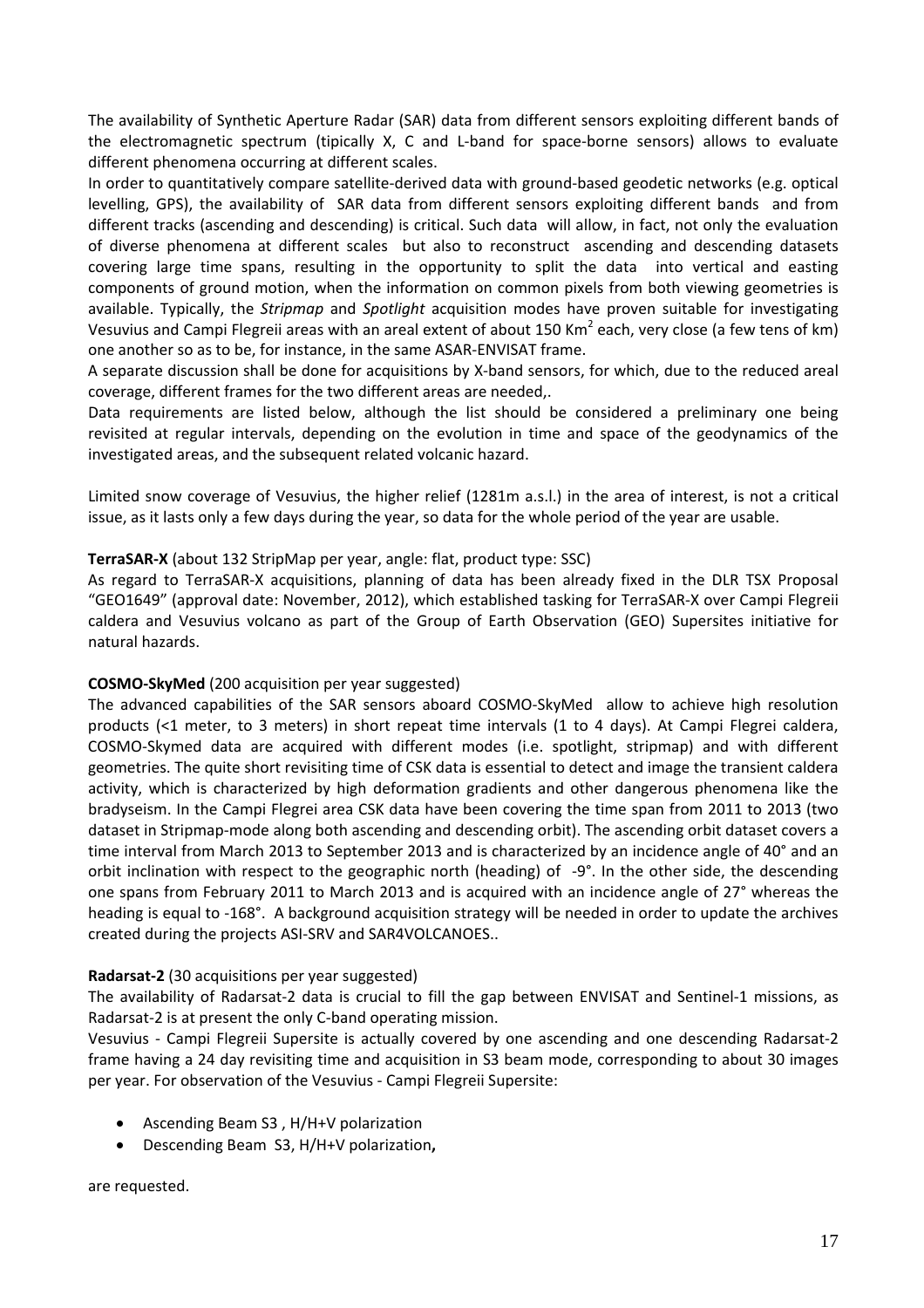## **FUTURE MISSIONS**

# **Sentinel‐1** (about 100 acquisitions per year suggested)

Sentinel-1, to be launched at the beginning of 2014, will have a 12-day revisiting time and operate in the interferometric Wide Swath mode with a swath width of 250 km and ground resolution of  $5 \times 20$  m. In agreement with the Sentinel‐1 ESA data policy, the opportunity to get high quality data without any charge will be crucial for the reconstruction of the whole C-band dataset of the ESA satellites, that started in 1992 with ERS1 and stopped at the end of 2010 with ASAR‐ENVISAT (apart from the 2010‐2012 ENVISAT *drifting phase*).

# **ALOS‐2** (about 20 acquisitions per year suggested)

ALOS‐2 has a 14‐day revisiting time and is the follow‐on JAXA L‐band SAR satellite mission of ALOS (Daichi) with the overall objective to provide data continuity to be used for cartography, regional observation, disaster monitoring, and environmental monitoring.

As regard to L‐band data from the next ALOS‐2 SAR sensor, although data are less affected by a loss of coherence over time compared to X and C‐band data, their actual usefulness will be clear only as a function of the amount of ground deformations we will record in the next future.

Anyway, considering the ground deformations we have recently recorded in Campi Flegreii area, we are now likely considering of interest the L‐band data of the future PALSAR‐2 SAR sensor.

### **PRISMA**

Concerning the optical sensor, in terms of future mission, PRISMA (PRecursore IperSpettrale of the application mission) is an Earth observation system with innovative electro-optical instrumentation which combines a hyperspectral sensor with a panchromatic, medium-resolution camera. The advantages of this combination are that in addition to the classical capability of observation, based on the recognition of the geometrical characteristics of the scene, there is the one offered by hyperspectral sensors which can determine the chemical‐physical composition of the objects present on the scene. This characteristic offers the scientific community and users many applications in the field of environmental monitoring. The satellite will have space resolution of 30 m (Hyp) / 2.5‐5m (PAN), swath width of 30‐60 km, spectral range of 0.4 ‐ 2.5 µmm (Hyp) / 0.4 - 0.7 µm (PAN), and continuous coverage of spectral ranges with 10 nm bands.

### **SENTINEL 2 and SENTINEL 3**

The European Space Agency (ESA) Sentinel‐2 and Sentinel‐3 satellite platforms will each host four science instruments, supporting primarily oceanographic and global land applications. Data will be delivered in near real time to support a wide range of operational systems and applications. The design lifetime of the Sentinel‐2 and Sentinel‐3 platform and their instruments is seven and a half years (with consumables for twelve years of operations). Each Sentinel will move in a sun‐synchronous orbit with repeat cycle of 10 day with one satellite and 5 days with 2 satellites for Sentinel‐2, and 27 days for Sentinel‐3. The first satellite is expected to be launched in 2013/14, probably on a Vega launch vehicle from the European Spaceport in Kourou, French Guyana. The Sentinel missions are designed for the specific needs of the GMES programme.

### **SAR data archive**

Almost the entire archive dataset of ASAR‐ENVISAT and ERS1/2 data is currently available online on the Supersites website (http://supersites.earthobservations.org/Vesuvius index.html), This will represent a remarkable heritage for the whole Scientific Community, allowing to reconstruct the geodynamic evolution of the area almost in the last 20 years. Data from the ENVISAT *drifting phase* (end 2010 ‐ beginning 2012), successfully exploited for Vesuvius - Campi Flegreii latitudes, although for the only descending tracks, should be also considered, as well as ALOS‐PALSAR, JERS, Radarsat‐1/2, TerraSAR‐X and COSMOSky‐Med historical data archives. for the Vesuvius ‐ Campi Flegreii Supersite area.

### **Optical data archive**

Also for optical sensors, data collected over Vesuvius and Campi Flegreii would stimulate research on recording of time‐series data for achieve new insights for a more reliable interpretation of the geophysical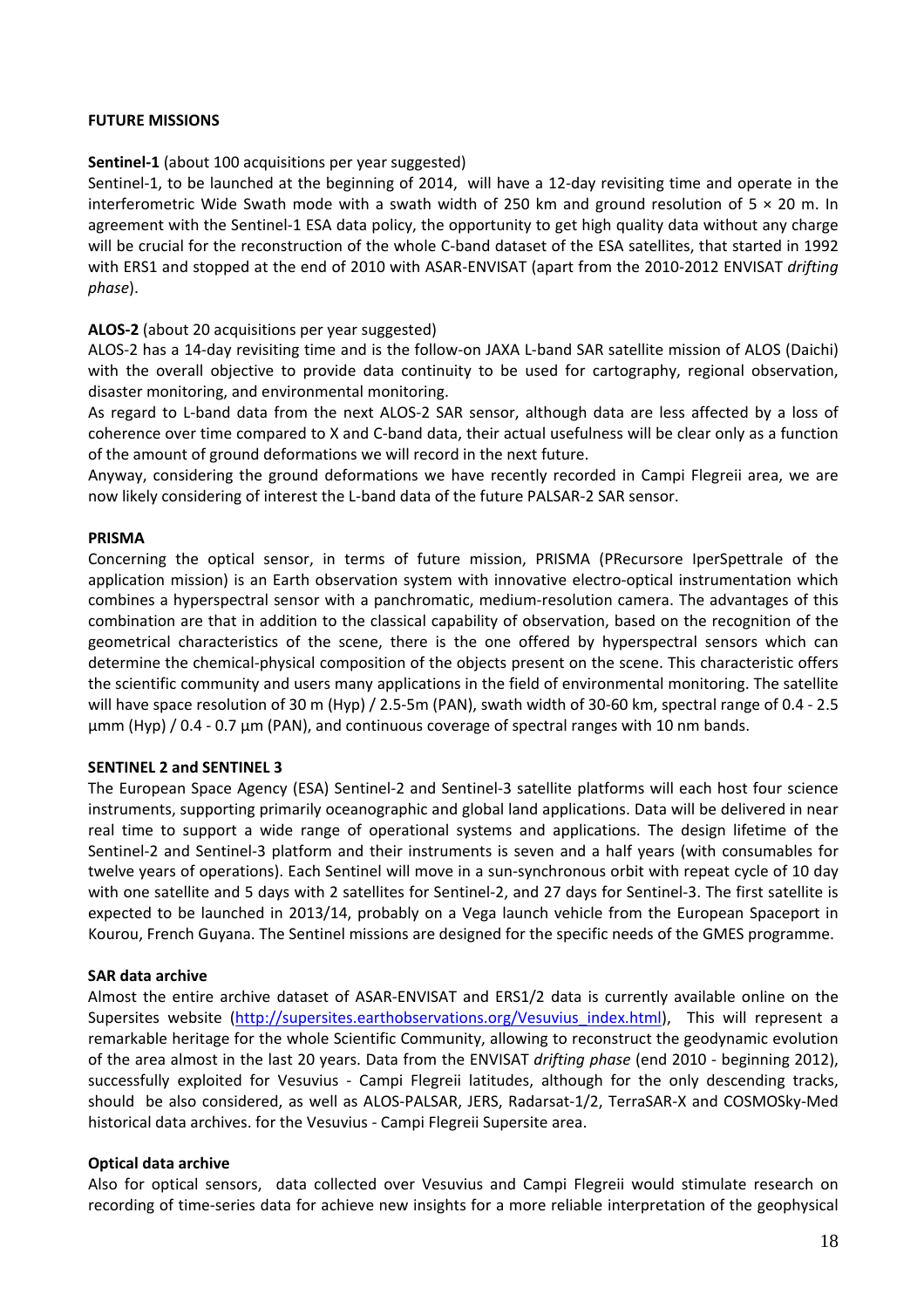phenomena and for monitoring significant volcanogenic hazards. For the purposes, we ask the archive data of ASTER, HYPERION, MERIS, ATSR, AVHRR, MSG, MODIS, LANDSAT.

# *A.10 Available resources*

The research activities that will benefit of the requested data, will be funded by the FP7 MED‐SUV project (6 million Euros) until May 2016, in addition to the resources coming from the individual partners listed above (research grants from other ongoing projects, HW/instrumental and SW resources owned by participant/interested institutions).

*A.11 Additional comments* N/A.

# *A.12 Comprehensive list of in situ data*

Below the list of the current and historical monitoring networks of Campi Flegrei and Vesuvius areas and the map with the location of each of the stations.

#### CAMPI FLGREI

| Network     | Continuous            | Campaigns      |
|-------------|-----------------------|----------------|
| Cameras     | 2 Thermal IR cameras  |                |
| Tilt        | 7 tiltmeters          |                |
| Geochemical | 4 permanet stations   |                |
| GPS         | 14 permanent stations | 36 benchmarks  |
| Gravimetric | 1 permanent station   | 28 benchmarks  |
| Seismic     | 16 permanent stations |                |
| Levelling   |                       | 370 benchmarks |
| Tide gauge  | 5 stations            |                |

#### **VESUVIUS**

| Network     | Continuous            | Campaigns      |
|-------------|-----------------------|----------------|
| Cameras     | 1 Thermal IR camera   |                |
| Tilt        | 2 tiltmeters          |                |
| Geochemical | 2 permanet station    |                |
| GPS         | 11 permanent stations | 36 benchmarks  |
| Gravimetric | 1 permanent station   | 32 benchmarks  |
| Seismic     | 21 permanent stations |                |
| Levelling   |                       | 325 benchmarks |
| Tide gauge  | 3 stations            |                |